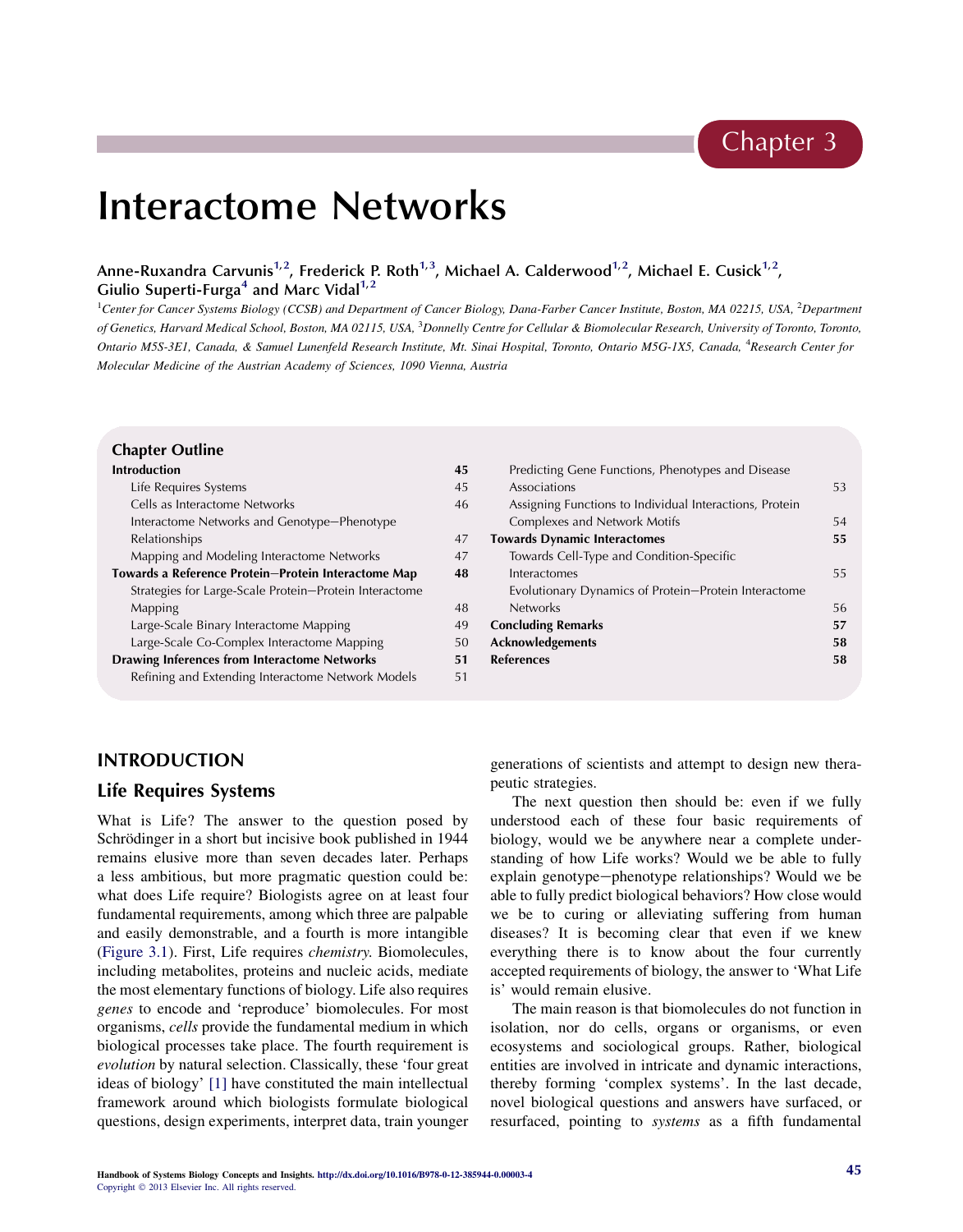<span id="page-1-0"></span>

FIGURE 3.1 Systems as a fifth requirement for Life.

requirement for Life [\[2\]](#page-13-0). Although conceptual, systems may turn out to be as crucial to biology as chemistry, genes, cells or evolution (Figure 3.1).

#### Cells as Interactome Networks

The study of biological systems, or 'systems biology', originated more than half a century ago, when a few pioneers initially formulated a theoretical framework according to which multiscale dynamic complex systems formed by interacting biomolecules could underlie cellular behavior. To explain cellular differentiation, Delbrück hypothesized the existence of positive feedback circuits required for 'bistability', a model in which systems would remain stably activated after having been turned on, and conversely, remain steadily inactive once turned off [\[3\].](#page-13-0) Empirical evidence for feedback regulation in biology first emerged in the 1950s. The Umbarger and Pardee groups uncovered enzymatic feedback inhibition [\[4,5\],](#page-13-0) and Novick and Weiner described the positive feedback circuit regulating the lac operon [\[6\]](#page-13-0). Monod and Jacob subsequently proposed how negative feedback circuits could account for homeostasis and other oscillatory phenomena observed in many biological processes [\[7\]](#page-13-0). These teleonomic arguments were later formalized by René Thomas and others in terms of requirements for cellular and whole organism differentiation based on positive and negative feedback circuits of regulation, using Boolean modeling as powerful simplifications of cellular systems [\[8\]](#page-13-0) (see Chapter 10).

Equally enlightening theoretical systems properties were imagined beyond small-scale regulatory mechanisms composed of just a few molecules. Waddington introduced the metaphor of 'epigenetic landscape', whereby cells respond to genetic, developmental and environmental cues by following paths across a landscape containing peaks and valleys dictated by interacting genes and gene products [\[9\].](#page-13-0) This powerful idea, together with theoretical models of 'randomly constructed genetic nets' by Kauffman [\[10\],](#page-13-0) suggested that a cellular system could be described in terms of 'states' resulting from particular combinations of genes, gene products, or metabolites, all considered either active or inactive at any given time. Complex wiring diagrams of functional and logical interconnectivity between biomolecules and genes acting upon each other could be imagined to depict how systems 'travel' from state to state over time throughout a 'state space' determined by intricate, sophisticated combinations of genotype, systems properties and environmental conditions. These concepts, elaborated at a time when the molecular components of biology were poorly described, remained largely ignored by molecular biologists until recently (see Chapter 15).

Over the past two decades, scientific knowledge of the biomolecular components of biology has dramatically increased. In particular, sequencing and bioinformatics have allowed prediction of coding and non-coding gene products at genome scale. Transcriptome sequencing approaches have revealed the existence of transcripts that had escaped prediction and which often remain of unknown function (see Chapter 2). Additionally, the list of known molecular components of cellular systems, including nucleic acids, gene products and metabolites, is lengthening and becoming increasingly detailed. With these advances came a humbling realization, best summed up as 'too much data, too few drugs' (see Chapter 8). It has become clearer than ever that knowing everything there is to know about each biomolecule in the cell is not sufficient to predict how the cell will react as a whole to particular external or internal perturbations.

Functional interactions, perhaps more so than individual components, mediate the fundamental requirements of the cell. Consequently, one needs to consider biological phenomena as the product of ensembles of interacting components with emergent properties that go beyond those of their individual components considered in isolation. One needs to step back and measure, model, and eventually perturb nearly all functional interactions between cellular components to fully understand how cellular systems work. In analogy to the word genome, the union of all interactions between all cellular components is termed the 'interactome'. Our working hypothesis is that interactomes exhibit local and global properties that relate to biology in general, and to genotype-phenotype relationships in particular.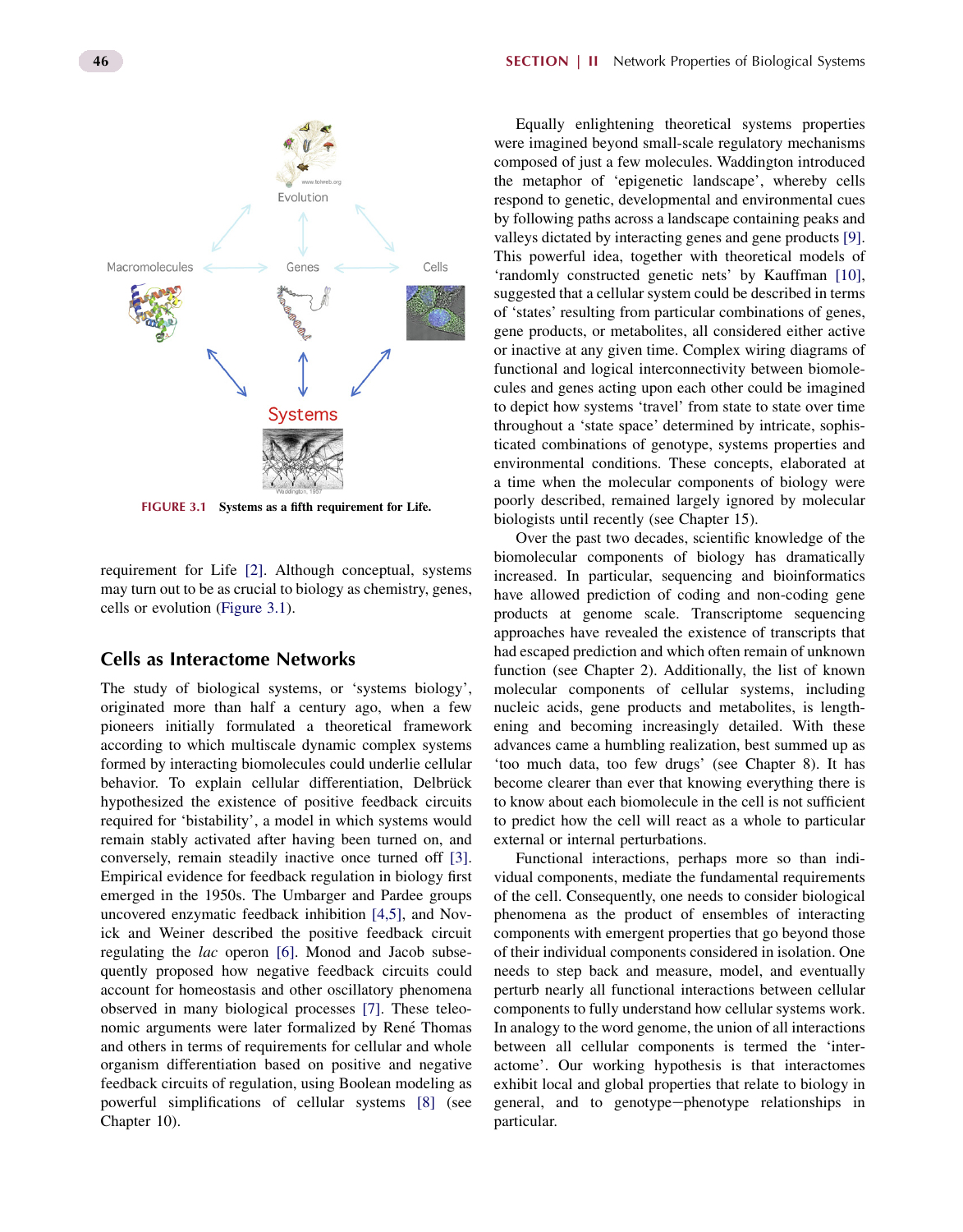# Interactome Networks and Genotype-Phenotype Relationships

Since drafts of a composite reference human genome sequence were released 10 years ago, powerful technological developments, such as next-generation sequencing, have started a true revolution in genomics  $[11-14]$  $[11-14]$  $[11-14]$ . With time, most human genotypic variations will be described, together with large numbers of phenotypic associations. Unfortunately, such knowledge cannot translate directly into new mechanistic understanding or therapeutic strategies, in part because the 'one-gene/oneenzyme/one-function' concept developed by Beadle and Tatum oversimplifies genotype-phenotype relationships [\[15\]](#page-13-0). In fact, Beadle and Tatum themselves state so in the introduction of their groundbreaking paper that initiated reductionism in molecular biology: 'An organism consists essentially of an integrated system of chemical reactions controlled in some manner by genes. Since the components of such systems are likely to be interrelated in complex ways, it would appear that there must exist orders of directedness of gene control ranging from simple one-toone relations to relations of great complexity.'

So-called complex traits provide the most compelling evidence of complexity between genotypes and phenotypes in human disease. Genome-wide association studies have revealed many more contributing loci than originally anticipated, with some loci contributing as little as a few percent to the heritability of the phenotype(s) of interest. Simple Mendelian traits are not immune to complex genotype-phenotype relationships either. Incomplete penetrance, variable expressivity, differences in age of onset, and modifier mutations are more frequent than generally appreciated. These discrepancies in the onegene/one-function model appear across all phyla. In worms, for example, where self-fertilization is possible and growth conditions are easily controllable, it is not uncommon to observe that a significant proportion of mutant animals exhibit a near wild-type phenotype [\[16,17\]](#page-13-0) (see Chapter 19).

Genome-wide functional genomic and proteomic experiments also point to greater complexity than anticipated, leading one to ask fundamental questions about gene function and evolution. How could a linear view of gene function account for the seemingly small proportions of essential genes [\[18\]](#page-13-0)? How do genes become essential during evolution in the first place? How to explain that genes that are genetically required for particular biologic processes are not necessarily transcriptionally regulated during those same processes [\[19\]](#page-13-0)? How to account for increasing reports of 'protein moonlighting', where specific gene products appear to be necessary for multiple biological processes  $[20-22]$  $[20-22]$  $[20-22]$ ? We argue that viewing and modeling cells as interactome networks will help unravel



FIGURE 3.2 Interactome networks and genotype-phenotype relationships. relationships.

the complexity of genotype-phenotype relationships, including susceptibility to human disease (Figure 3.2).

## Mapping and Modeling Interactome **Networks**

In the path towards deciphering the mechanisms underlying genotype-phenotype relationships, it helps to abstractly simplify the complexity of interactomes by modeling. Interactomes can be effectively modeled as network representations of biological relationships among biomolecules. This abstraction converts a complex web of biological relationships into a graph, allowing the application of intuition and mathematical concepts of graph theory.

The power of graph theory in revealing emergent properties of complex systems is exemplified by a social science experiment of the 1960s. Stanley Milgram attempted to follow the path of letters sent through the mail in order to measure the average number of 'degrees of separation' between people, thereby providing a network representation of human society. He famously found that humans are connected on average at a distance of six degrees from each other, and our vision of the human population on earth immediately became that of a 'smallworld' [\[23\].](#page-13-0) From politics to social media to modern journalism, Milgram's discovery still resonates today, and probably will for years to come.

In a network representation of interactomes, nodes represent biomolecules and an edge between two nodes indicates a biological relationship between the corresponding biomolecules. In the cell, multiple types of biomolecule, e.g., genes, proteins, RNAs, regulatory elements, or small-molecule metabolites, can be connected by multiple types of physical or functional biological relationship. These can be combined into 'multicolor' interactome network representations, where node colors represent biomolecule types and edge colors represent biological relationship types, refining complex biological processes [\[24\]](#page-13-0). Binding of transcription factors to DNA regulatory elements (physical relationship), regulation of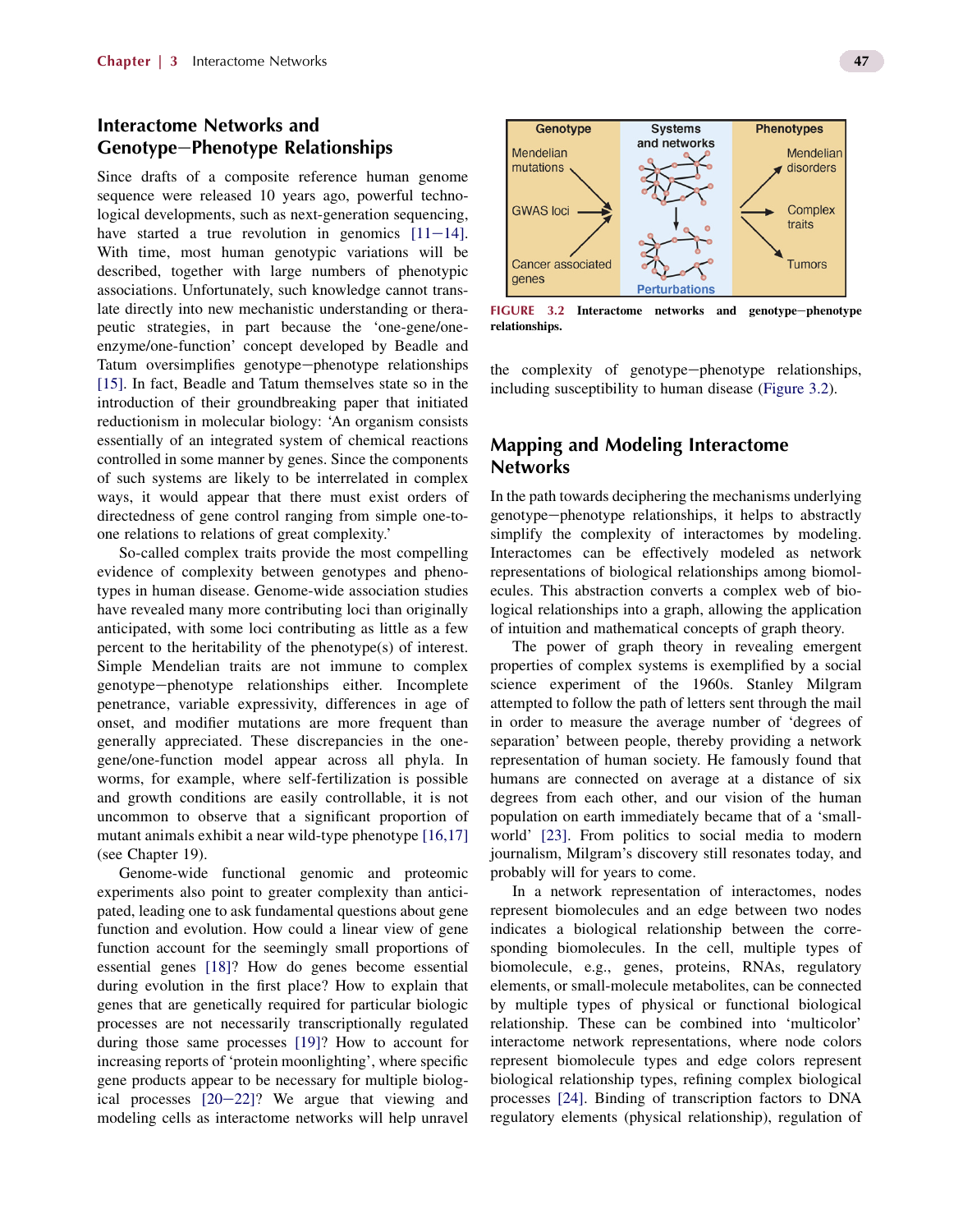target genes by transcription factors or micro-RNAs (direct functional relationship), and similarity of expression profiles of genes across multiple conditions (profile-based functional relationship) form interrelated interactome networks. Study of these interactome networks, individually or together, is contributing key insights into the cellular control of gene expression (see Chapters 2 and 4).

Material flow, such as in metabolic reactions, and information flow, such as in transduction pathways, can be represented mathematically by edge direction (see Chapters 4, 5 and 11), while edge thickness, or weight, can symbolize the relative strength of biological relationships. Additionally, interactome network models can incorporate logic (see Chapters 10 and 11) or dynamics (see Chapters 12, 13, 14 and 16). Eventually, the aim is to understand how different interactomes are integrated together to form the cellular systems that we believe underlie genotype $$ phenotype relationships.

For this aim to be reached, complete single-color interactome network maps first need to be assembled. Physical interactions between proteins, or protein interactions, constitute the fundamental backbone of the cell and are instrumental for most biological processes, including signaling, differentiation and cell fate determination. This chapter describes the mapping and modeling of proteinprotein interactome networks, where edges connect pairs of proteins that physically associate with one another directly or indirectly.

# TOWARDS A REFERENCE PROTEIN-PROTEIN INTERACTOME MAP

Most individual proteins execute their biological functions by interacting with one or several other proteins. Protein interactions can form large protein complexes such as the proteasome, in which ~50 protein subunits act together to degrade other proteins and play a key role in cell protein homeostasis. The existence of such molecular machines, performing functions that no single protein can assume, demonstrates that protein-protein interactomes exhibit emergent properties beyond the sum of all individual protein interactions.

There is no such thing as a typical protein interaction. Protein interactions occur in vivo with a wide range of dissociation constants and dynamics. Proteins associated by strong and permanent interactions with low dissociation constants tend to form protein complexes. Protein interactions may also be simultaneously strong and transient, when controlled by the expression level of either interacting partner using 'just-in-time' assembly, by a change in subcellular location of one protein or the other, or by conformation changes induced by post-translational modification. For example, GTP hydrolysis controls the

interaction between the  $\alpha$  and  $\beta$  subunits of G-proteins, which in turn rapidly switches entire signaling pathways on or off [\[25\].](#page-13-0) Many protein interactions are weak and transient with high dissociation constants, as are associations between membrane receptors and extracellular matrix proteins that assist cellular motility [\[25\].](#page-13-0)

Forthcoming models of protein-protein interactomes will undoubtedly involve sophisticated network representations integrating weighted and dynamic protein interactions [\[26\]](#page-14-0). For protein interactions such as those involved in signaling, interactome network models can also incorporate edge direction. Many protein interactions, such as subunit-subunit interactions within protein complexes, are best described with undirected edges  $[27-29]$  $[27-29]$  $[27-29]$ . It is not possible yet to assemble a proteome-scale interactome network model that integrates strength, dynamics and direction of edges because available technology is only beginning to allow experimental measurements of such interaction properties. Even a catalog of all possible protein interactions has not yet been compiled for any single species. Today's challenge lies in obtaining nearly complete but static, undirected and unweighted reference protein-protein interactome maps.

# Strategies for Large-Scale Protein-Protein Interactome Mapping

Three fundamentally different but complementary strategies have been deployed towards this goal: i) curation of protein interaction data already available in the scientific literature [\[30\];](#page-14-0) ii) computational predictions of protein interactions based on available orthogonal information, such as sequence similarity or the co-presence of genes in sequenced genomes [\[31\]](#page-14-0); and iii) systematic, unbiased high-throughput experimental mapping strategies applied at the scale of whole genomes or proteomes [\[32\].](#page-14-0)

Literature-curated interactome maps present the advantage of using already available, experimentally derived information, but are limited by the inherently variable quality of the curation process  $[33-35]$  $[33-35]$ . A randomly chosen set of literature-curated protein interactions supported by a single publication was shown to be approximately three times less reproducible than a reference set of manually curated protein interactions supported by multiple publications [\[36\]](#page-14-0). Another caveat of literaturecurated interactome maps is that they mostly derive from hypothesis-driven research, which often focuses on a few proteins deemed to be scientifically interesting [\[37\]](#page-14-0). Some 'star proteins', such as the cancer-associated product of the TP53 gene [\[38\],](#page-14-0) are interrogated for protein interactions much more often than other proteins, resulting in an artificial increase of their apparent connectivity relative to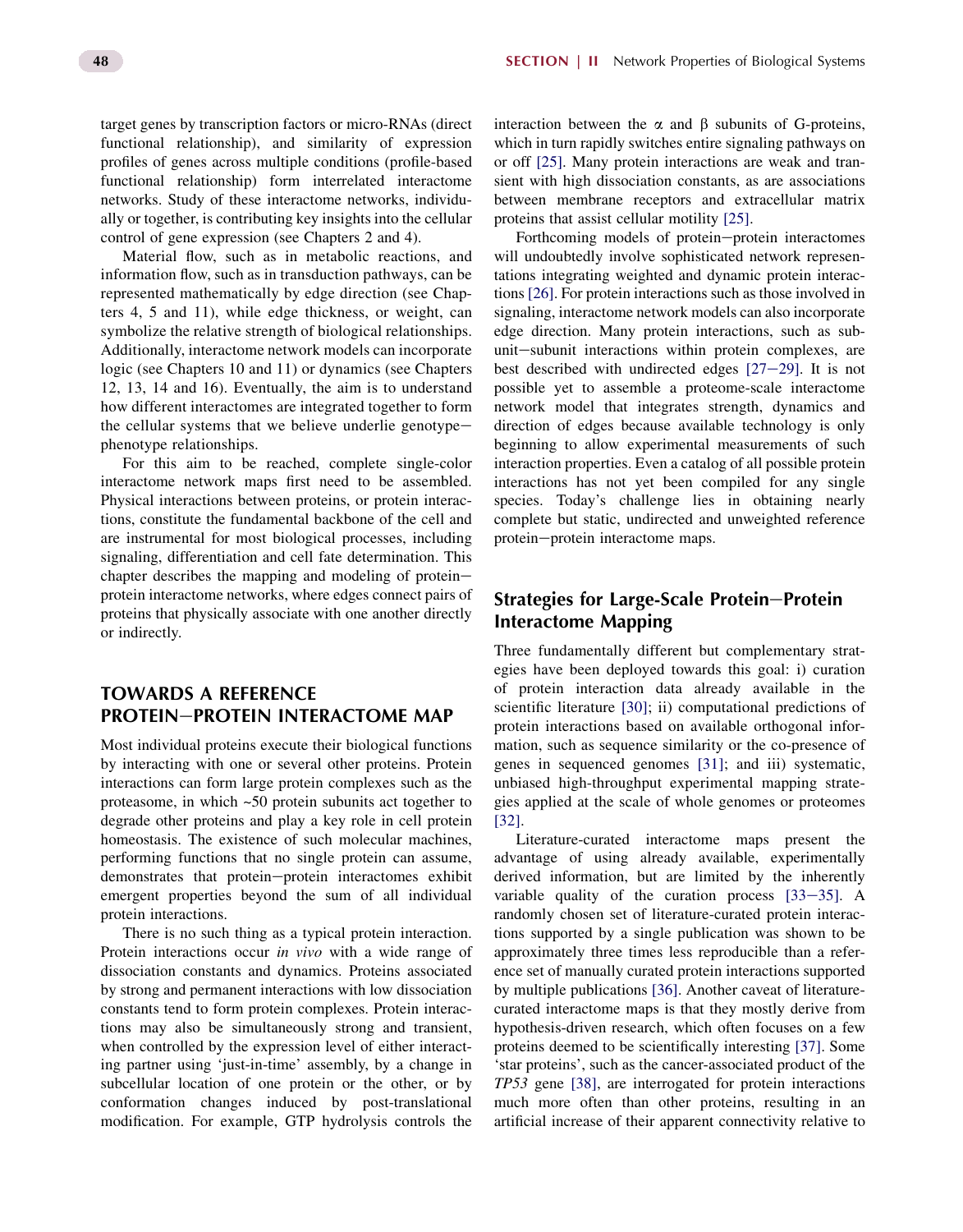<span id="page-4-0"></span>other proteins. For these reasons, literature-curated maps cannot be viewed as representative samples of the underlying interactome, and inferring systems-level properties from literature-curated protein-protein interactome maps can be misleading [\[39\].](#page-14-0) Nevertheless, literature-curated protein-protein interactome maps are instrumental in deriving hypotheses about focused biological mechanisms.

Computational predictions have the advantage of being applicable at genome or proteome scale for only a moderate cost. We discuss the numerous computational strategies that have been designed to predict protein interactions in the section of this chapter entitled 'Drawing inferences from interactome networks'. In brief, computational predictions apply 'rules' learned from current knowledge to infer new protein interactions. Albeit potent, this approach is also intrinsically limiting since the rules governing biological systems in general, and protein interactions in particular, remain largely undiscovered. Therefore, predicted protein-protein interactome maps, like literaturecurated interactome maps, should be handled with caution when modeling biological systems.

High-throughput experimental interactome mapping approaches attempt to describe unbiased, systematic and well-controlled biophysical interactions. Two complementary approaches are currently in widespread use for high-throughput experimental interactome mapping (Figure 3.3): i) testing all combinations of protein pairs encoded by a given genome to find all binary protein interactions that can take place among them and uncover the 'binary interactome'; and ii) interrogating in vivo protein complexes in one or several cell line(s) or tissue(s) to expose the 'co-complex interactome'. Binary interactome maps contain mostly direct physical interactions, an unknown proportion of which may never take place in vivo despite being biophysically true. On the other hand, cocomplex interactome datasets are composed of many

indirect, and some direct, associations that mostly do take place in vivo.

#### Large-Scale Binary Interactome Mapping

The technologies that enabled large-scale binary interactome mapping were first developed in the 1990s by a few groups  $[40-45]$  $[40-45]$ . The following years saw significant progress towards assembling binary protein- protein interactome maps for model organisms such as the yeast Saccharomyces cerevisiae [\[39,46](#page-14-0)-[49\]](#page-14-0), the worm Caeno $r$ habditis elegans  $[50-53]$  $[50-53]$ , the fly Drosophila mela-nogaster [\[54\]](#page-14-0), and most recently the plant Arabidopsis thaliana  $[55-57]$  $[55-57]$  $[55-57]$ . Similar efforts have been deployed to map the human binary interactome  $[36,58-62]$  $[36,58-62]$  $[36,58-62]$ .

Large-scale binary interactome mapping is amenable to only a few existing experimental assays [\[47,48,63\]](#page-14-0) and is carried out primarily by ever- improving variants on the yeast two-hybrid (Y2H) system [\[64,65\].](#page-14-0) The Y2H system is based on the reconstitution of a yeast transcription factor through the expression of two hybrid proteins, one fusing the DNA-binding  $(DB)$  domain to a protein  $X$   $(DB-X)$  and the other fusing the activation domain (AD) to a protein Y (AD-Y) [\[65\].](#page-14-0) In the last 20 years the technique has been streamlined to increase throughput and quality controlled to avoid foreseeable artifacts  $[32,43,45,53,66-69]$  $[32,43,45,53,66-69]$ . Today, Y2H can interrogate hundreds of millions of protein pairs for binary interactions, in a manner that is both highly efficient and highly reliable.

The contemporary Y2H-based high-throughput binary interactome mapping pipeline consists of two essential stages: primary screening and secondary verification [\[64,70,71\]](#page-14-0). Large collections of cloned genes are transferred into DB-X and AD-Y expression vectors, then efficiently screened using either a pooling or a pairwise strategy  $[49,51,64,72-74]$  $[49,51,64,72-74]$ . All protein pairs identified in



FIGURE 3.3 Binary and co-complex protein-<br>interaction detection methods and network interaction detection methods and network representations.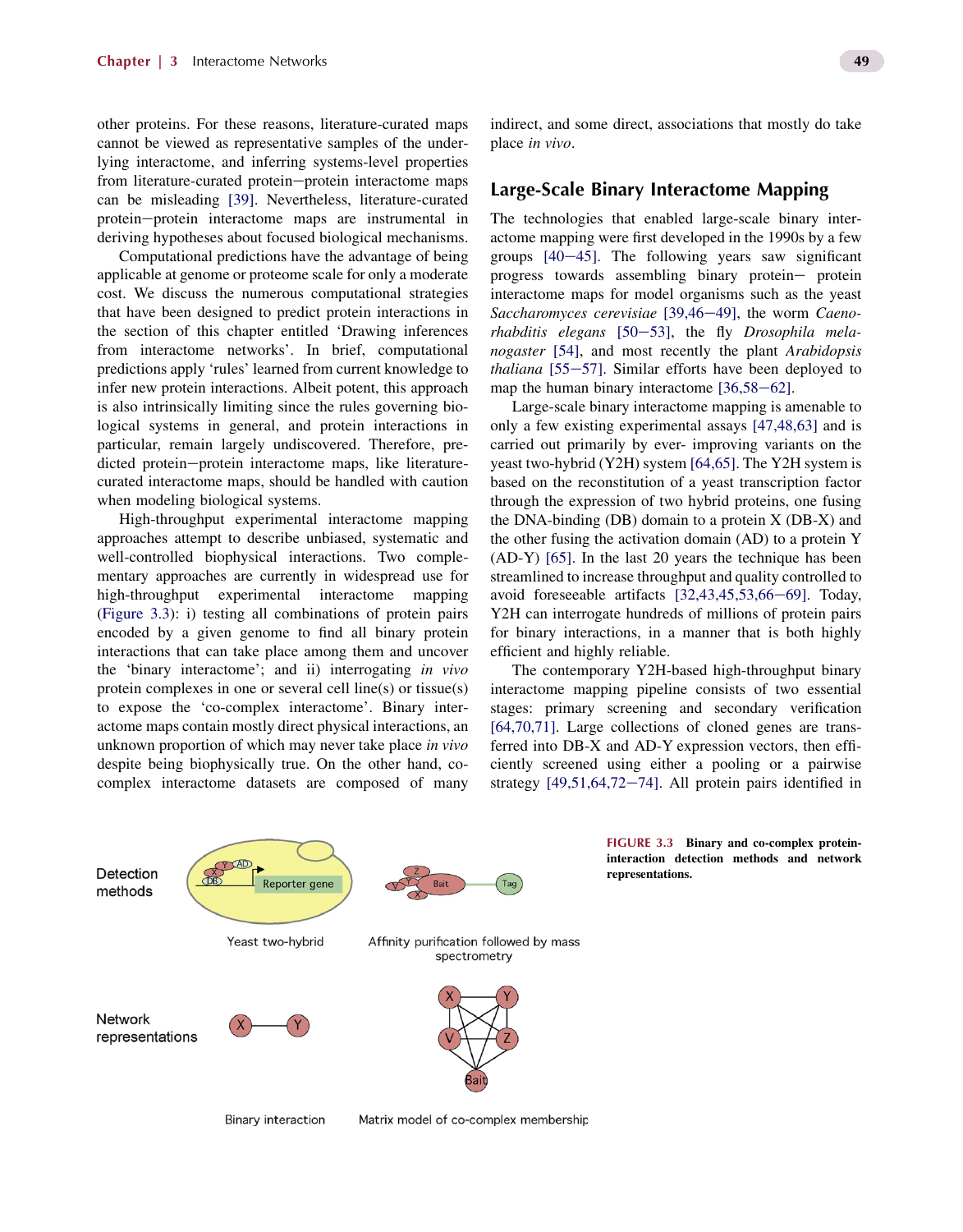the primary screen are re-tested independently by Y2H using fresh yeast cells (verification). In our most recent Y2H-based binary interactome mapping efforts, DB-X/ AD-Y pairs that score positive in at least three out of four replicates during the verification step were considered high-quality verified Y2H interactions [\[55,57\]](#page-14-0). Further sequencing can be undertaken to confirm the identity of the reported protein pairs [\[55\].](#page-14-0) Ultimately, this pipeline can systematically generate large numbers of highly reproducible binary protein interactions.

Reproducibility, however, does not necessarily guarantee high dataset quality. Technical artifacts could result in protein pairs appearing reproducibly positive despite actually being false positives. To obtain a quantitative estimate of the quality of a protein-protein interactome dataset, an integrated empirical framework for quality control of interactome mapping was proposed in 2009 [\[36\].](#page-14-0) At the heart of this endeavor was the recognition that high-throughput interactome mapping needed to be rigorously calibrated, like any well-controlled reliable small-scale experiment. Using this framework, protein-protein interactome maps generated with the mapping pipeline described here were shown to have high precision  $(80-100\%$  of reported protein pairs are true positives) but low sensitivity  $(-10-15\%$  of all interrogated true positive interactions are captured in the experiment) [\[36,39,52,55\].](#page-14-0) Because of this low sensitivity, binary interactome maps generated so far represent small fractions of the underlying true interactomes. This explains why only a marginal number of protein interactions are found in multiple binary interactome maps assembled independently for the same organism [\[36,39,55\].](#page-14-0)

How far along is the journey towards a complete binary protein-protein interactome reference map? The answer requires an estimation of the size of such a reference map for any given species. Many statistical methods have been designed to this end, often based on dataset overlap and hypergeometric distributions  $[36,75-82]$  $[36,75-82]$ . Mapping of the binary interactome of the model organism S. cerevisiae is estimated to be the closest to completion, with  $\sim 6-30\%$ coverage already obtained (~2900 binary protein interactions of demonstrated high technical quality detected, out of an estimated total of  $10\ 000-45\ 000$ , assuming one splicing isoform per gene) [\[39,46,49\].](#page-14-0) However, most of the task remains to be accomplished.

How can this daunting challenge be overcome? Inspiration is drawn from the history of genome sequencing, which underwent a disruptive shift in the late 1990s. Like sequencing at that time, Y2H-based mapping is currently seeing more efficient automation, stricter quality control and innovative technology development which together are increasing productivity while reducing cost [\[36,62,83\]](#page-14-0). It is unlikely that Y2H-based mapping alone will be sufficient to complete a comprehensive reference binary protein-protein interactome map. No single interaction assay may ever be capable of doing so [\[84,85\].](#page-15-0) Individual protein interaction assays seem optimized for the detection of a certain subtype of binary interactions, although the biochemical and structural biases of these assays remain poorly understood. Intuitively, interactions involving membrane proteins would be expected to perform better in the cell membrane environment of the split-ubiquitin system than in the nuclear environment of the Y2H system [\[65,47\]](#page-14-0). It will therefore be necessary to join forces and use multiple assays to fully map the reference binary interactome of any organism. We are confident that this challenge can be overcome within the next decade.

# Large-Scale Co-Complex Interactome Mapping

To fully map the reference interactome, it is operationally helpful to go beyond binary protein interactions and identify protein complexes within cells [\[86\].](#page-15-0) Protein complexes typically contain five to six different proteins, within a wide range from two to hundreds in a variety of stoichiometries [\[87\].](#page-15-0) The concentration and binding affinity of the protein subunits determine complex assembly according to the law of mass action [\[88\]](#page-15-0). Two proteins in isolation may have only weak or no propensity to form a binary interaction. Owing to cooperative and allosteric effects, a third protein may have a high affinity to both simultaneously, so that the resulting protein complex is considerably more stable than the sum of its component affinities [\[89\].](#page-15-0) Hence, even if a reference binary protein-protein interactome had been fully mapped, co-complex interactome network maps would still provide novel protein interactions and bring a fundamentally different view of interactome organization. The characterization of entire protein complexes, as they assemble in cells, is a necessary route to gather information on gene function and biological systems  $[90-94]$  $[90-94]$ .

The most common methodologies currently used for the mapping of co-complex interactomes rely on protein complex purification followed by identification of constituent proteins by mass spectrometry. These experiments necessitate a trade-off between throughput, reproducibility and physiological setting. Cellular proteins range in their abundance up to seven orders of magnitude in humans [\[95\]](#page-15-0) and five in yeast [\[96\]](#page-15-0). Protein complexes therefore need to be purified from the soup of cellular extracts without losing too many components, while at the same time avoiding those proteins that are extremely abundant and co-purify artificially  $[97-100]$  $[97-100]$  $[97-100]$ . A fraction of protein complexes may consist of dedicated elements, but most complexes also include abundant proteins that participate in several other complexes, such as chaperone proteins. Purification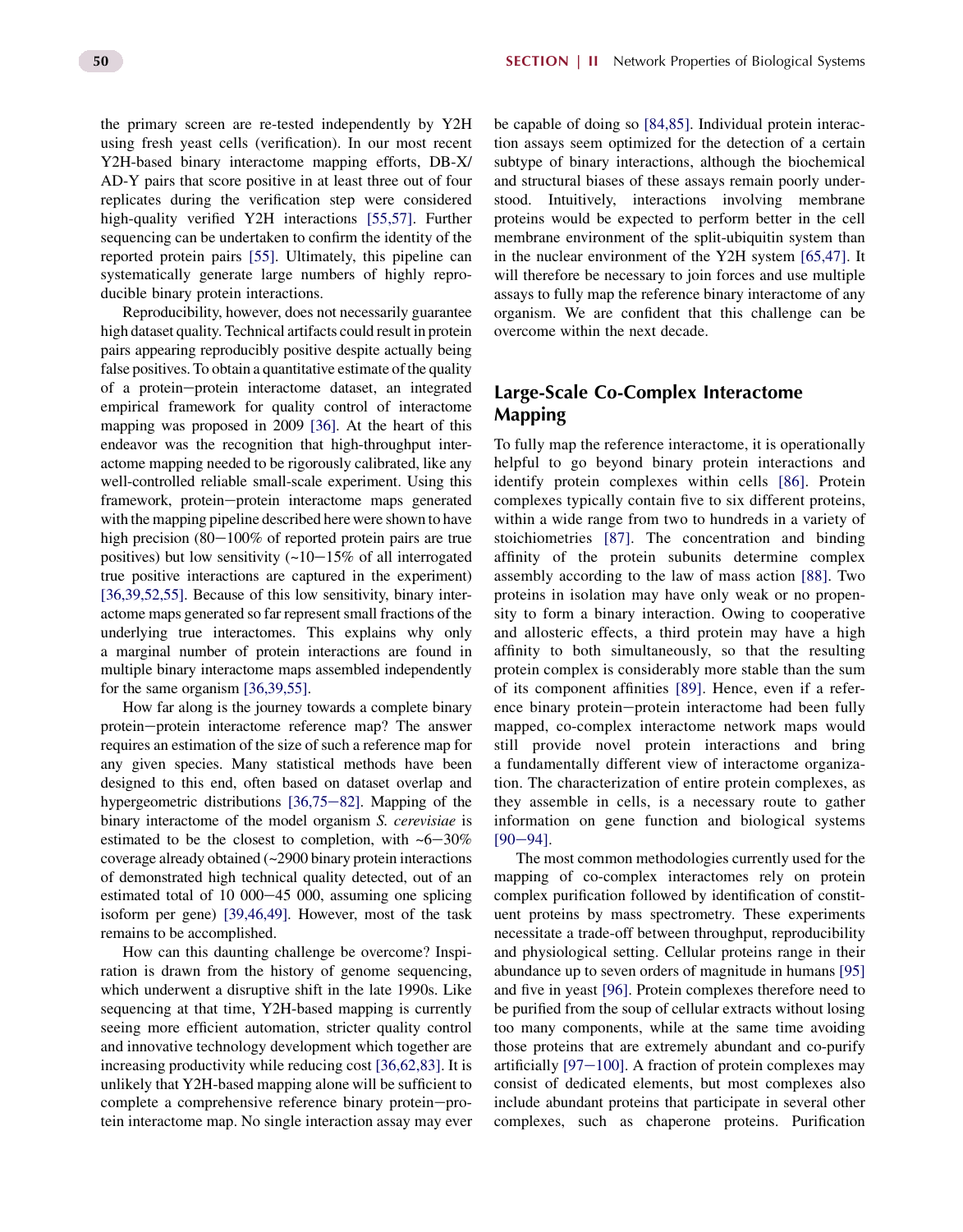strategies tailored for individual complexes typically make use of high-affinity antibodies directed against a specific complex member, or use other affinity matrices such as DNA, RNA, metabolites, or drugs, inspired by the specific biochemical properties of the complex. These approaches have the important advantage of targeting endogenous, natural forms of the complexes, but they are not readily amenable to proteome scale.

Proteome-scale co-complex interactome mapping employs a variety of strategies that attach epitope tags to bait proteins. These include DNA engineering as well as post-translational protein engineering  $[101-106]$  $[101-106]$ . The purified protein complexes are then systematically treated with proteases to release peptides, which then are fractionated by one- or two-dimensional liquid chromatography. Amino acid sequences are then imputed based on the mass and charge of the resulting peptides using mass spectrometry readouts. If applied rigorously and with attention to statistical significance, proteins containing these peptide sequences can be derived with a low false discovery rate. Proteins may also go undetected for a number of reasons, leading to false negatives in cocomplex interactome maps. Quantitative estimation of dataset quality using a framework analogous to the one implemented for binary interactome maps [\[36\]](#page-14-0) has now been implemented once for a D. melanogaster co-complex interactome map, which demonstrated high sensitivity [\[107\]](#page-15-0).

How should we interpret the long lists of proteins that typically are the readouts of the mass spectrometry analyses of co-purified proteins? All successful bioinformatics approaches to assign co-complex memberships to copurified proteins rely on network analyses, considering each protein as a node and each co-purification relationship as an edge. Algorithms can isolate subnetworks that are highly interconnected or completely interconnected, and then compute affiliation to one subnetwork compared to overall frequency to determine the most likely co-complex associations  $[91,108-110]$  $[91,108-110]$  $[91,108-110]$ . High-quality datasets are obtained from multiple redundant purifications over a single search space, which may encompass whole genomes, as was done for S. cerevisiae, Escherichia coli, Mycoplasma pneumonia, and D. melanogaster [\[87,91,104,107,111,112\],](#page-15-0) or selected pathways and subnetworks as was done for human  $[113-118]$  $[113-118]$ . The more redundant the dataset, the more reliable complex prediction will be, leading to ever finer granularity of the resolution of the map.

When two proteins belong to the same protein complex they may not necessarily be in direct physical contact [\(Figure 3.3](#page-4-0)). Hence, edges in a network representation of co-complex interactomes have a very different meaning than edges in a network representation of binary interactomes. Most literature-curation databases are struggling

to design the appropriate infrastructure that will allow users to distinguish intuitively between these two types of edge [\[119\]](#page-16-0). Curation, storage, representation and analysis of cocomplex interactome data are key challenges in computational systems biology.

Regardless, the emerging picture of mass spectrometryderived co-complex interactome maps is that of a modular organization. Protein complexes appear to assemble from a limited number of core modules, with small subcomplexes as well as individual proteins binding to the core modules and to each other. Modular organization creates the possibility of achieving functional diversity through combinatorial effects while maintaining highly interdependent central parts of molecular machines invariable  $[120 - 123]$  $[120 - 123]$ .

## DRAWING INFERENCES FROM INTERACTOME NETWORKS

Combining analyses of network topology with exogenous data integration can help make sense of complex systems. This ability is well illustrated in a famous study of highschool friendships across the USA [\[124\].](#page-16-0) In the topological structure of networks where nodes are students and edges are friendships, communities of tightly linked high-school friends emerge (see Chapter 9). When nodes in these topological communities are colored with ethnicity information, the extent of ethnic segregation in each high school is revealed ([Figure 3.4](#page-7-0)). Similarly, binary and co-complex protein-protein interactome network maps provide 'scaffold' information about cellular systems. When interactome maps are analyzed in terms of topology and integrated with orthogonal functional information, the resulting knowledge allows investigators to imagine novel hypotheses and answer basic questions of biology [\(Figure 3.4\)](#page-7-0) [\[125,126\]](#page-16-0).

## Refining and Extending Interactome Network Models

A major aim of the analysis of interactome network maps is to obtain better representations of the underlying interactome itself, since available maps are imperfect and incomplete. Given topological and exogenous biological data, which proteins are most likely to interact with a given protein of interest for which few or no protein interactions have been described? Which binary interactions and cocomplex associations are the most reliable, and therefore worthy of mechanistic follow-up?

When there are multiple sources of experimental evidence supporting a particular protein interaction, the evidence can be combined to generate a confidence score for this interaction. This integration can be restricted to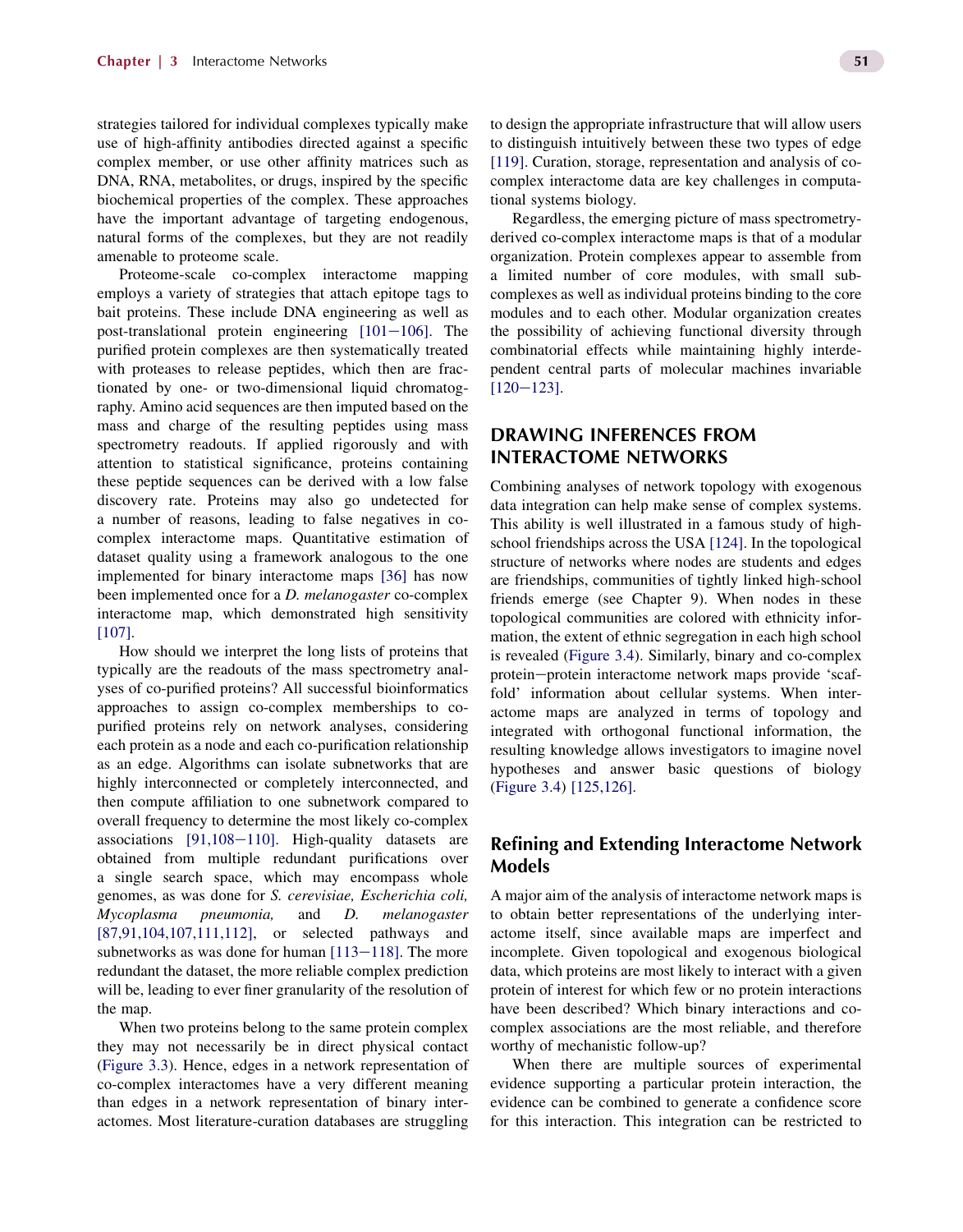<span id="page-7-0"></span>

experimental evidence that directly relates to the protein interaction [\[84\]](#page-15-0), or can include a broader range of biological relationships. Methods are emerging to score the likelihood that a given protein pair will physically interact, given all the other known single-color relationships about that protein pair. Prediction strategies that model single-color relationships as being independent of one another have proved worthwhile [\[54,127,128\]](#page-14-0). More sophisticated approaches that explicitly model the

interdependency between multiple interaction types further improve the quality of interaction predictions  $[128 - 133]$  $[128 - 133]$  $[128 - 133]$ .

With such confidence scores, interactome networks can be represented as probabilistic networks in which each edge is assigned a weight representing the posterior probability that the edge is real. Sampling many 'deterministic' subgraphs from the probabilistic network measures the fraction of sampled networks containing a path between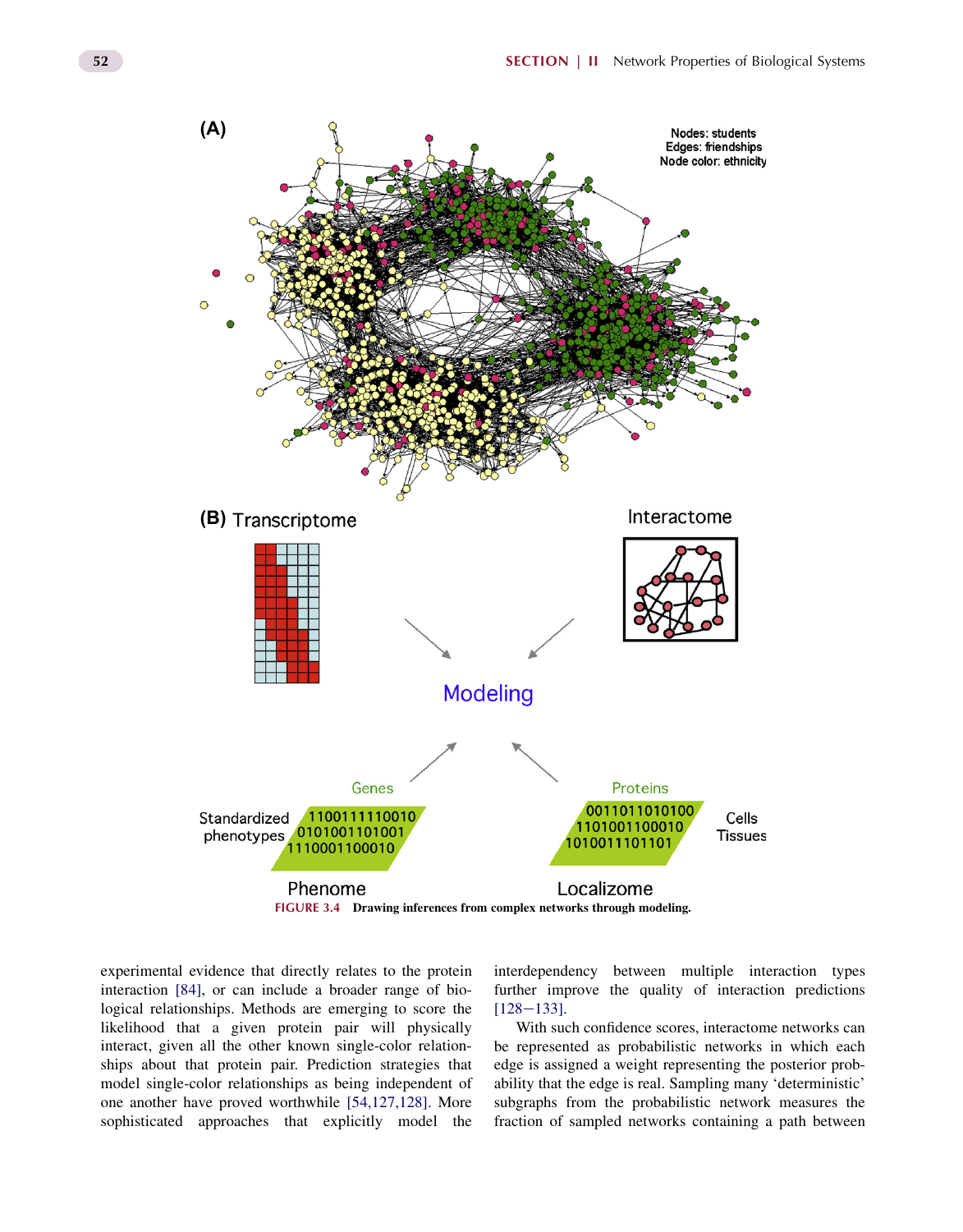a known protein complex and a candidate protein member of that complex, thus predicting new members of partially defined protein complexes [\[133,134\]](#page-16-0).

The topology of interactome networks can be exploited to predict novel protein interactions. Network motifs are patterns of interconnection involving more than two nodes [\[135,136\].](#page-16-0) Triangles and larger densely connected subgraphs are more frequent in most protein-protein interactome networks than would be expected by chance, in turn rendering candidate protein interactions that complete many new triangles in the network more likely to be true interactions [\[137,138\]](#page-16-0). Accordingly, identification of densely connected subgraphs in an interactome network can help identify protein complexes  $[108, 139 - 142]$ . Other methods exploiting network topology parameters have proved useful in predicting physical interaction networks of other organisms [\[54\].](#page-14-0)

A promising strategy for interaction prediction is to produce multicolor network motifs derived by integrating protein-protein interactome networks with genetic interaction networks or phenotypic profile similarity networks (see Chapters 5 and 6). Protein interactions tend to connect genes with related phenotypes, as was first discerned in small-scale studies of protein interactions, and later demonstrated for large-scale interactome maps and systematic phenotyping data  $[50,143-147]$  $[50,143-147]$ . It follows that genetic interaction profiles can be used to predict protein complexes  $[18, 143, 146, 148 - 150]$ . On the basis of the strength of the physical and genetic interactions of a particular protein pair it is possible to assess the likelihood of that protein pair operating either within a protein complex or connecting two functionally related protein complexes [\[151\].](#page-16-0) The predictive power of these integrative approaches lies in the systems organization through which interactomes underlie genotype-phenotype relationships.

## Predicting Gene Functions, Phenotypes and Disease Associations

Early in the implementation of Y2H, Raf kinase was imputed as an oncogene based on its specific interaction with H-Ras [\[152\].](#page-16-0) This type of reasoning is behind the principles of 'guilt-by-association' and 'guilt-by-profiling', whereby a functional annotation can be transferred from one gene/protein to another 'across' biological relationships, or 'across' profiles of biological relationships  $[153-157]$  $[153-157]$ . Function prediction methods based on these principles either make assumptions about the independence of evidence types, or model the interdependencies between edge types [\[158\].](#page-17-0) Protein A, of unknown function, can be said with some likelihood to be involved in the same biological process as protein B, of known function, if A and B belong to the same protein complex, or if their profile of membership in modules identified from the interactome network are similar [\[141\]](#page-16-0). Protein interactions, mostly transferred by orthology from human, allow the most precise predictions of gene function in mouse genes among several data types [\[159\]](#page-17-0).

Topological modules in interactome networks most likely correspond to specific biological processes or functions [\[160\].](#page-17-0) It follows that identifying modules containing genes/proteins of both known and unknown function can help assign function to uncharacterized genes/proteins. Combining topological modules with other genomic or proteomic data in multicolor networks brings about more biologically coherent units  $[128, 161-165]$  $[128, 161-165]$ .

That protein interactions mediate protein functions, and that protein interactions tend to connect genes/proteins with related phenotypes just as they tend to connect genes/ proteins with related functions, suggests that protein interactions can be used to predict new disease genes. Mutations causative for ataxia, a neurodegenerative disorder, affect proteins that share interacting partners. A subset of these shared partners have been found to be associated with neurodegeneration in animal models [\[59,166\].](#page-14-0) The ability of interactome maps to highlight new candidate disease genes and disease modifier genes had been anticipated in the early large-scale binary interactome maps [\[60,61\].](#page-17-0) With large-scale interactome maps available for human, various computational efforts systematically prioritize potential human disease genes based on the patterns of protein interactions  $[93,167-171]$  $[93,167-171]$ . Current efforts to predict human gene function and disease phenotype are now striving to combine several orthogonal large-scale genomic and proteomic data types [\[172,173\].](#page-17-0)

Progress in this area will depend increasingly on efforts to establish benchmark data to allow rigorous comparisons among the evolving methods. Benchmarking has happened preliminarily for gene function prediction [\[159\].](#page-17-0) For prediction of phenotype or disease most current methods rely upon a handful of known 'training examples'  $-$  small sets of genes known to be associated with the phenotype or disease. This strategy has its worth, but eventually methods that can predict disease genes in the absence of known examples will also be needed. Genome-wide association (GWA) studies provide an emerging example where predictions can be attempted without training examples. Although GWA studies serve to identify a genomic locus associated with a disease, they often cannot pinpoint which single gene of several or many resident within the locus is the actual disease gene. Where multiple GWA loci are linked to a single disorder or trait, the subset of genes that exhibit between-locus protein interactions, or other types of biological relationships, may be the most likely to be the causal disease genes [\[168,169,174\].](#page-17-0)

It may be possible to predict phenotypes and prioritize disease genes based on local network topology alone. One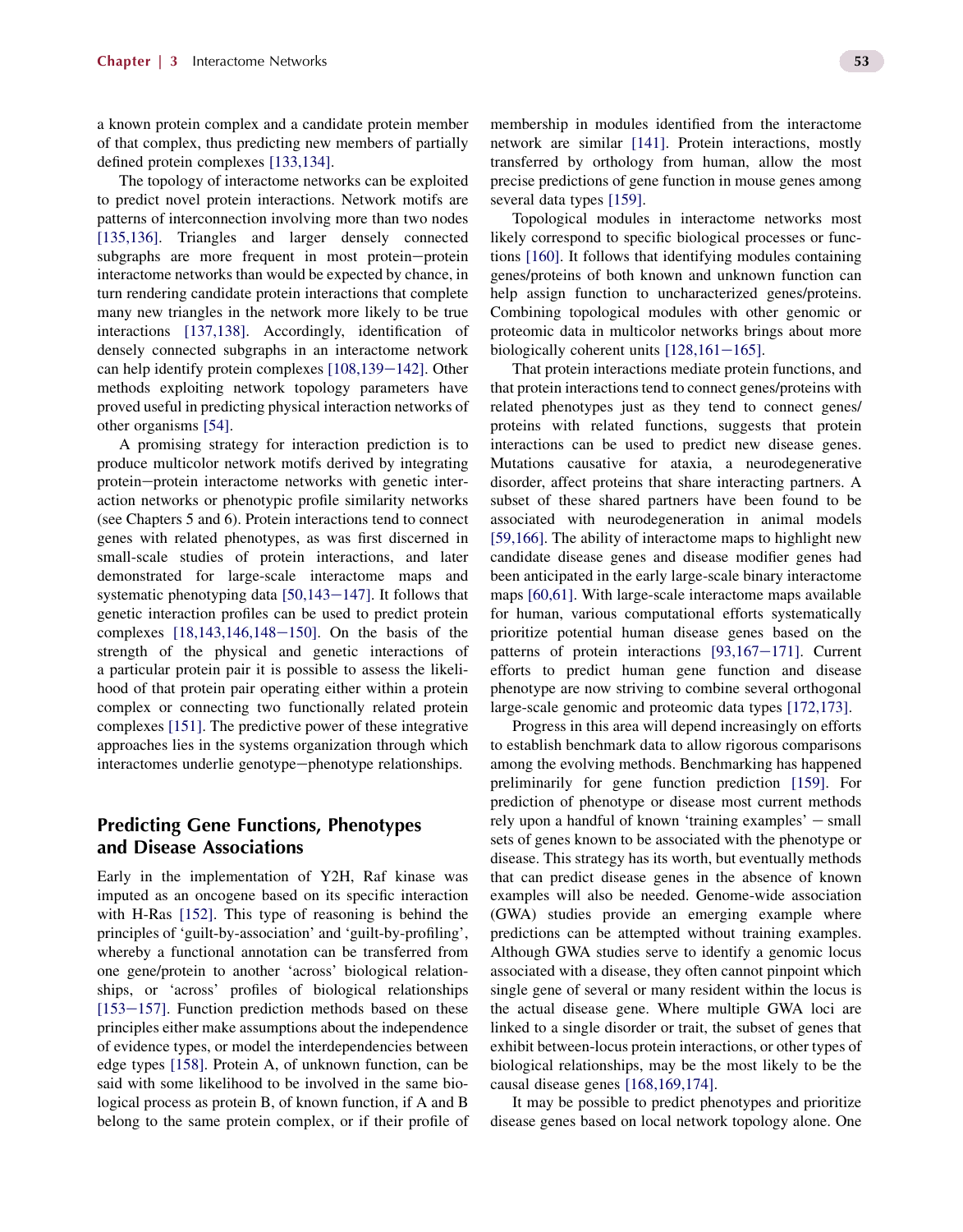particularly informative and well-studied network topology parameter is node connectivity, or 'degree'. Protein-protein interactome networks follow a power-law distribution, where most nodes have a low connectivity and a few nodes, the network 'hubs', have a high connectivity (see Chapter 9). This 'scale-free' degree distribution is also observed in many other networks, the internet being a particularly noteworthy example, and has important consequences for network robustness. The overall structure of a scale-free network is hardly affected by the removal of random nodes, but is highly sensitive to removal of hubs [\[175\].](#page-17-0) This scalefree behavior has clear applications in the design of electrical power grids, but what does it mean for protein-protein interactome networks?

About a decade ago, it was reported that hubs in the protein-protein interactome of S. cerevisiae are preferentially essential, meaning that knockouts of the corresponding genes tend to be unviable [\[176\].](#page-17-0) This initial observation was biased by the inclusion of literaturecurated interactome maps, where 'star' proteins that have an artificially high connectivity also tend to be essential [\[39,176\].](#page-14-0) There is instead unbiased evidence of a correlation between degree and essentiality in co-complex interactome networks, but not in binary interactome networks [\[39,177\].](#page-14-0) Deeper examination clearly demonstrated a correlation between connectivity in an interactome network map and functional pleiotropy in S. cerevisiae [\[39\].](#page-14-0) Thus, the connectivity of a protein does relay information about the phenotype of its corresponding gene. Together with other topological information, network connectivity may one day be used to predict new disease genes, as suggested by the observation that proteins associated with cancer are preferentially hubs in the human interactome [\[178\].](#page-17-0)

# Assigning Functions to Individual Interactions, Protein Complexes and Network Motifs

Functional genomics experiments and function prediction algorithms are typically designed to uncover the biological roles of genes and gene products. We argue that if interactome networks underlie genotype-phenotype relationships, then edges (protein interactions) should be associated with functions and phenotypes just as nodes (proteins) are.

Fanconi anemia (FA) is a rare chromosome instability disorder associated with congenital defects and susceptibility to cancer. Of the 13 genes genetically associated with FA, seven encode members of a core FA protein complex [\[179,180\].](#page-17-0) This example and others show high interconnectivity between proteins associated to a particular disease, which suggests that the disease phenotype may result from genetically induced perturbation of protein interactions  $[59,166,178,181-183]$  $[59,166,178,181-183]$ . Similarly, when a single gene is linked to multiple disorders, it often seems to be because distinct mutations of this gene affect specific individual interactions with different partners [\[94,184\].](#page-15-0) It follows that looking for 'disease interactions' rather than for 'disease genes' should assist the delineation of disease mechanisms and aid efforts to rationally interrupt disease progression.

From an interactome network perspective the effects of genetic variations are traditionally modeled as complete loss of gene products ('node removal'). While such interpretations are generally suitable for nonsense or frameshift mutations occurring early in the protein, large insertions or deletions, or complete gene knockouts, the node removal model may not readily apply to truncations that preserve specific autonomous protein domains, or to single amino acid substitutions. Such genetic variations could instead lead to perturbations of specific interactions ('edge removal'), or 'edgetic perturbations' [\[184,185\]](#page-17-0).

The systematic isolation of genetic variants associated with edgetic perturbations, or edgetic alleles, and their characterization in vivo, represent a promising strategy for investigating the function of specific interactions, particularly with regard to human disease [\[185\].](#page-17-0) Two complementary strategies, 'forward and reverse edgetics', reminiscent of the time-tested dichotomy of forward and reverse genetics [\[186\]](#page-17-0), allow systematic investigation of the phenotypic outcomes of perturbations of specific binary protein interactions [\[187\].](#page-17-0) Taking a set of mutations in a gene associated with particular phenotypes, such as disease-associated mutations, the forward edgetics approach uses Y2H to determine the interaction defects of proteins where the mutations have been introduced by site-directed mutagenesis [\[184\]](#page-17-0). Reciprocally, reverse edgetics starts from a set of interactions for a protein of interest, and aims to systematically isolate alleles encoding proteins with desired specific interaction defects by reverse Y2H selections [\[44,68,188\].](#page-14-0) The edgetic alleles that are thus selected can be reintroduced in vivo into a model organism to investigate the phenotypic consequences of specifically altering the corre-sponding molecular interaction(s) [\[185\]](#page-17-0).

Besides individual edges, higher-level topological structures such as network motifs can also be associated to specific biological functions [\[135,136\]](#page-16-0). Different types of networks exhibit distinctive profiles of the relative abundance of network motifs, so network motif profiles can be used to characterize and compare networks. Neuron networks or regulatory networks are enriched in feedforward loops, whereas food webs are enriched in bi-parallel motifs [\[135,136,189\].](#page-16-0) These distinctive enrichments suggest that interactions that are part of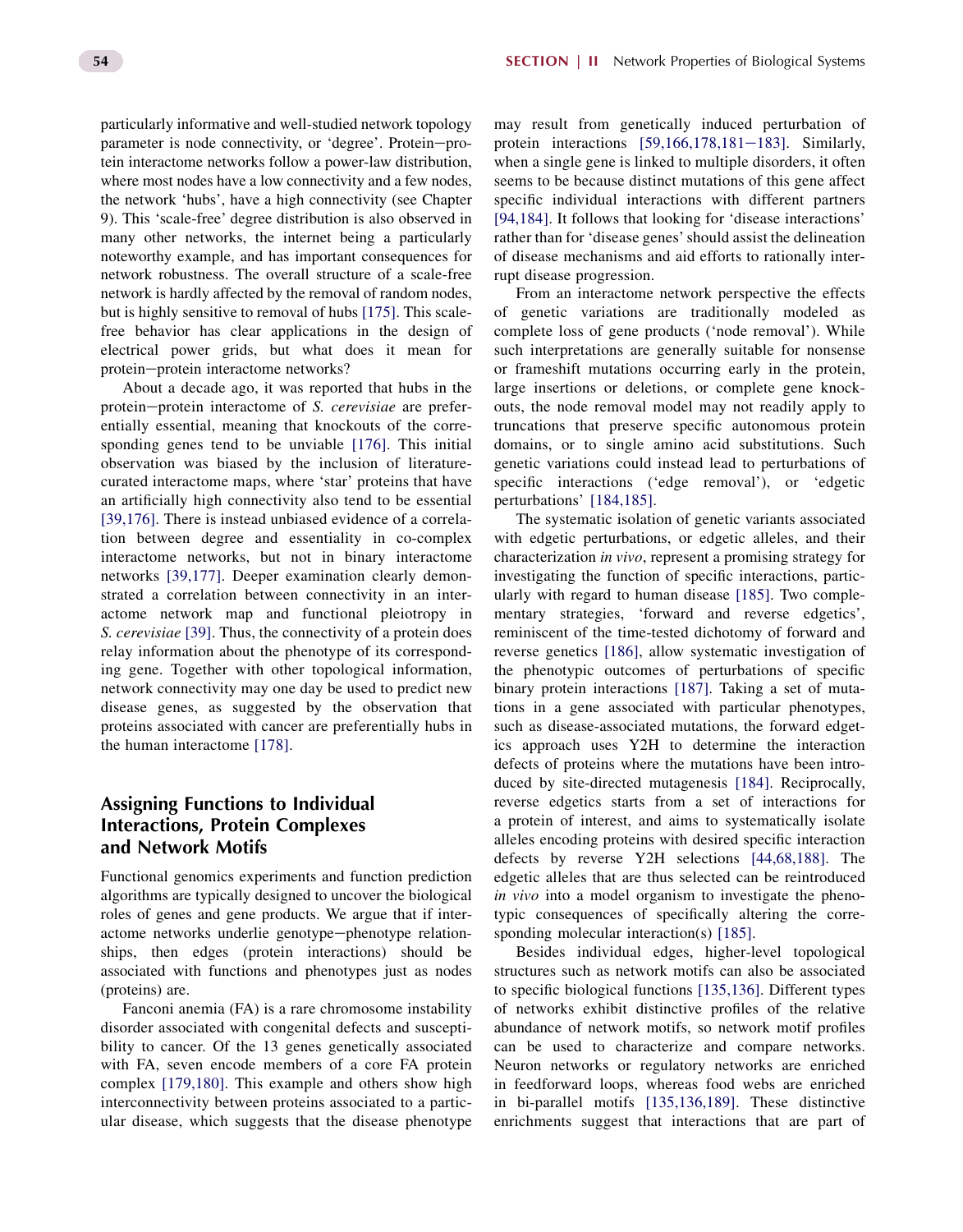feedforward loops are likely to be involved in information processing, while interactions that are part of bi-parallel motifs are likely to be involved in energy transfer. We anticipate that analytical tools utilizing network motifs, particularly multicolor network motifs, will help in deciphering the function of many interactome network edges and local structures.

Multicolor triangle motifs containing two nodes linked by protein interactions with both of these nodes connected to a third node by a genetic interaction appear enriched in the S. cerevisiae interactome [\[24\].](#page-13-0) Consequently, if A, B and C are three genes such that the translation products of A and B physically interact, and the A and C genes are linked by a genetic interaction, then a genetic interaction between B and C can be predicted [\[131\]](#page-16-0). This particular motif suggests a 'compensatory complex' theme wherein two proteins/complexes/processes function in parallel. An excellent example of compensatory complexes is the pairing of endoplasmic reticulum (ER) protein-translocation sub-complex [\[190\]](#page-17-0) and the Gim complex [\[191\]](#page-17-0), with each complex connected to the other by multiple genetic interactions [\[24,150\].](#page-13-0) The Gim complex facilitates the folding of actin and tubulin components of the cytoskeleton. The genetic interactions between the Gim complex and ER protein translocation suggests that defects in moving proteins into the ER are ameliorated by a fully functioning cytoskeleton, whereas the trafficking of protein via lipid vesicles requires the cytoskeleton to act as a 'molecular train track'.

# TOWARDS DYNAMIC INTERACTOMES Towards Cell-Type and Condition-Specific Interactomes

The cell interior is a constantly changing environment. Biomolecules and cellular processes respond dynamically to intra- and extracellular cues. Available protein-protein interactome maps are, regrettably, mostly static, representing the union of protein interactions that may occur in all locations, times and environments. Analysis of protein-protein interactome networks will continue to contribute profound insights to systems biology only by reaching the temporal and spatial resolution necessary to dynamically model coordination of biological processes across the cell and the organism.

For a protein complex to be active at the right time and place in the cell, and at a controlled concentration, the cell has to undertake a large number of parallel and successive decisions. For each complex subunit, the cognate gene needs to be transcribed (chromatin opening, initiation and elongation of transcription  $\dots$ ) and the mRNA processed, exported, and translated. Complex subunits often also need to be post-translationally modified, controlled in quality

and quantity by chaperones, and actively targeted to the required site of action. There, protein complex assembly can require a specific order of addition to reach stability. Because each step leading to a protein complex is potentially subject to regulation, co-complex interactome networks are dense with accumulated information on the cell dynamics.

Interrogating the dynamics of complex assembly at proteome scale is not yet feasible experimentally. It is, however, becoming possible to compare proteome expression across cell types, thanks to technological innovations developed throughout the last decade, such as stable isotope labeling by amino acids in cell culture [\[192\]](#page-17-0) (see Chapter 1). We can now interrogate interactome networks for node dynamics (at least partially), but not yet for edge dynamics. The first dynamic measures of protein complex membership successfully followed a single protein, GRB2, as it dynamically associated with multiple complexes [\[193\]](#page-17-0). Pending increases in throughput and further advances, the modeling of co-complex interactome network dynamics will need to rely on computational analyses. Empirical measurements of binary interaction dynamics are also lacking. The LUMIER technology has paved the way [\[194\]](#page-17-0), but most binary interactome maps remain static, and attempts at dynamical modeling also rely on computational analyses.

Computational integration of interactome maps and expression profiles can identify biological conditions whereby two proteins that can interact, according to an interactome map, are also co-present, according to their expression profiles. This additional knowledge allows the inference of spatiotemporal 'interaction territories' marking where or when the interaction can take place, e.g., during cell cycle or organism development [\[52,122\]](#page-14-0). To what extent is the expression of interacting proteins transcriptionally coordinated in cellular systems? Physically interacting proteins are more likely to exhibit similar expression patterns than would be expected by chance [\[39,129,195\]](#page-14-0). Most interacting proteins are not coexpressed, however, and some pairs are even anticorrelated in expression. Interactome dynamics therefore appear to be under tight transcriptional control, with most protein interactions being transient.

Transient protein interactions involved in signaling and intercomplex connections are enriched in binary interactome maps compared to co-complex interactome maps [\[39\].](#page-14-0) Members of a given protein complex can be co-regulated by a common transcription factor, when a transcription factor is connected by transcription regulatory edges directed towards several interacting and co-expressed proteins, forming 'regulonic complexes' [\[24,196,197\]](#page-13-0). In response to extracellular perturbations, protein complexes generally remain stable, but the functional connections between these complexes are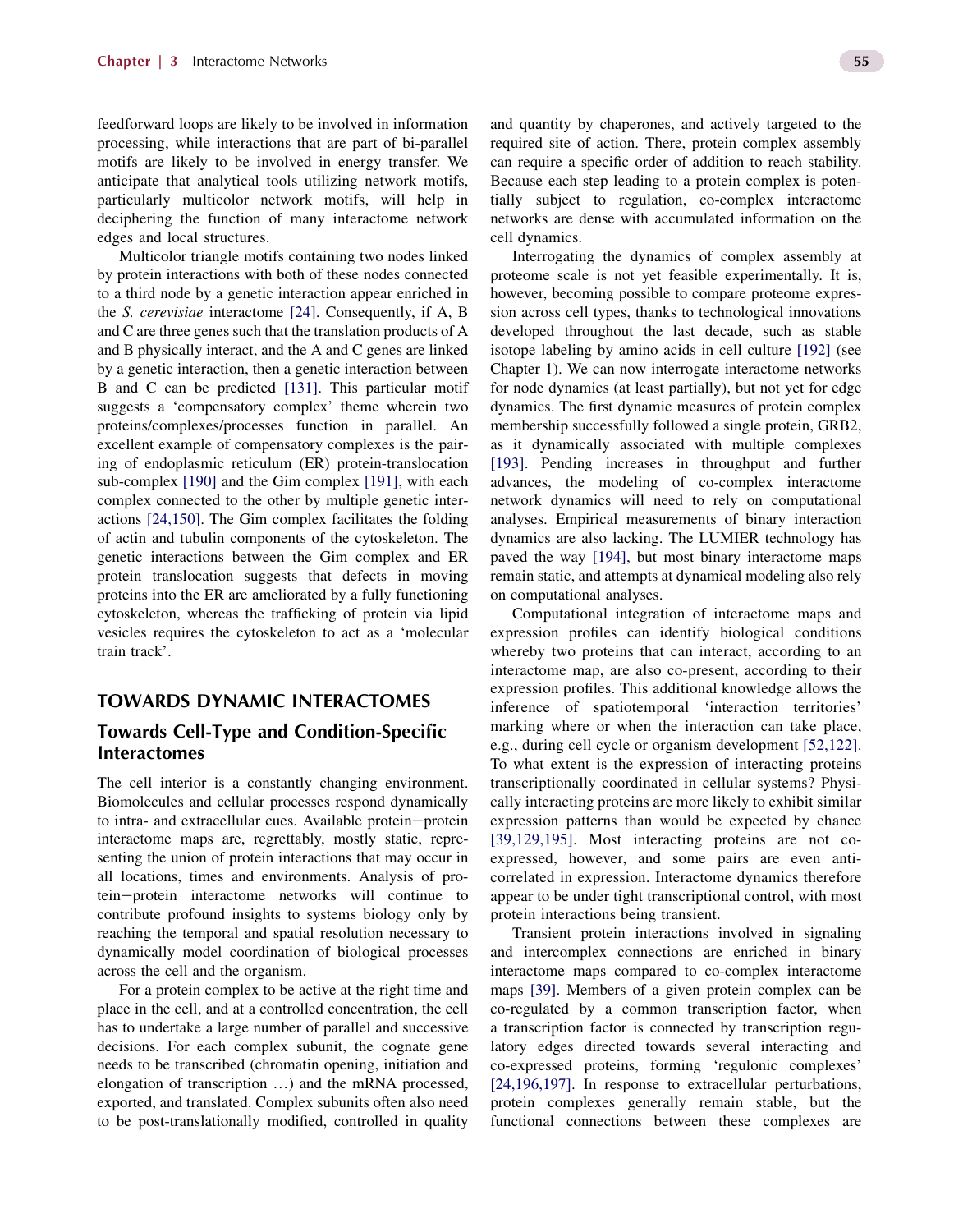substantially reorganized, as reflected by genetic interaction changes [\[151,198,199\].](#page-16-0)

By overlaying transcriptome patterns with a binary interaction network, Han and colleagues discovered two types of highly connected hub protein. On the one hand, 'party' hubs are strongly co-expressed with most of their interacting partners; on the other hand, 'date' hubs connect to different partners at different times or contexts [\[200\].](#page-18-0) These interactome dynamics differences are reflected in the structures of hub proteins from the two groups. Relative to date hubs, where different interacting partners may utilize the same surface of interaction at different times, party hubs tend to contain less disordered regions and to display more interaction interfaces at their surface, as would be expected for proteins with many simultaneous interacting partners  $[201-203]$  $[201-203]$  $[201-203]$ . The observation that date hubs are more strongly associated with breast cancer phenotypes was used to develop a co-expression signature that strongly differentiated breast cancer patients on the basis of disease outcome [\[204\]](#page-18-0).

Despite these initial successes, interactome dynamics modeling will need to move beyond computational analyses. Cell-type-specific transcriptome data may provide intuitive approximation of protein expression levels, but such estimations are bound to be imprecise. Detection of a transcript does not necessarily imply that the corresponding protein is present and stable, and the absence of a transcript does not necessarily imply absence of the corresponding protein, as proteins can remain stable long past transcript degradation and can transit from cell to cell. Relative protein concentrations must also be considered when modeling interactome dynamics. Protein concentrations influence the affinity of proteins for one another due to mass action, and the effect of cell crowding on protein-protein interactomes remains unexplored. The intracellular environment also affects protein interactions. Proteins can be restricted to particular organelles bound by membranes, as are the nuclei or mitochondria, or localized in less sharply delimited regions such as nucleoli. Cellular localization data are available at genomic scale for several organisms [\[205,206\]](#page-18-0), but information about the dynamic movements of proteins across cellular compartments is lacking.

These caveats limit the scope of computational approaches in modeling interactome dynamics. Experimentally measuring protein-protein interactomes at high resolution both in space, across subcellular locations and across cell and tissue types, and in time, for example through the course of development, may still appear a distant goal, but this goal deserves to be actively pursued. Conversely, evidence that the expression of interacting proteins is tightly regulated shows that co-expression should not be used as a benchmark for protein interaction reliability.

# Evolutionary Dynamics of Protein–Protein Interactome Networks

A central hypothesis of systems biology is that genotype-phenotype relationships are mediated through physical and functional interactions between genes and gene products that form intricate molecular networks within cells. Genotype-phenotype relationships are also governed by natural selection. Hence, understanding the principles driving the evolution of molecular networks would contribute to a deeper understanding of Life. Is there a 'core interactome' shared by every form of Life? Do the constraints of natural selection enforce constraints on interactome network structure? Do interactomes grow over evolutionary time? Does interactome complexity scale with organism complexity? Are interactomes more stable or more variable than genomes? Given these fundamental questions [\[207\]](#page-18-0), it is not surprising that the evolutionary dynamics of protein-protein interactome networks have been a focus of investigation ever since the first large-scale protein-protein interactome maps appeared.

If protein-protein interactomes were evolutionarily stable systems, interactions between orthologous protein pairs from distinct species should be largely conserved. However, the observed fraction of interactions corresponding to such 'interolog' pairs is consistently low across several species  $[53,208-211]$  $[53,208-211]$  $[53,208-211]$ . The incompleteness of available interactome maps, and/or the difficulties of orthology mapping, may explain these apparently low proportions of conserved interactions. Still, as even these low proportions would not be expected at random, they are consistent with natural selection acting on the conservation of at least a subset of interactions throughout evolutionary time. A  $complementary$  interpretation would be that proteinprotein interactomes are evolutionarily dynamic systems, constantly changing under the action of natural selection.

Cross-species comparisons indicate that  $\sim 10^{-5}$  interactions are lost or gained per protein pair per million years, leaving aside the interactome remodeling that necessarily follows gene death and gene birth events [\[25,212,213\].](#page-13-0) This corresponds to approximately  $10<sup>3</sup>$  interaction changes per  $10<sup>6</sup>$  years in the evolution of the human lineage. Different types of protein interaction are rewired at different rates. Transient interactions appear more evolutionarily volatile than the more lasting interactions forming protein complexes  $[213-215]$  $[213-215]$ , and protein-peptide interactions appear to change more rapidly than interactions between long proteins [\[212\]](#page-18-0). Evolutionary variation is observed even for protein complexes participating in the cell cycle. These complexes are globally conserved across several yeast species, but differ in their regulatory subunit composition and timing of assembly [\[216\].](#page-18-0) Incidentally, this dynamic rewiring of interactome networks during evolution is bound to limit the reliability of predictions of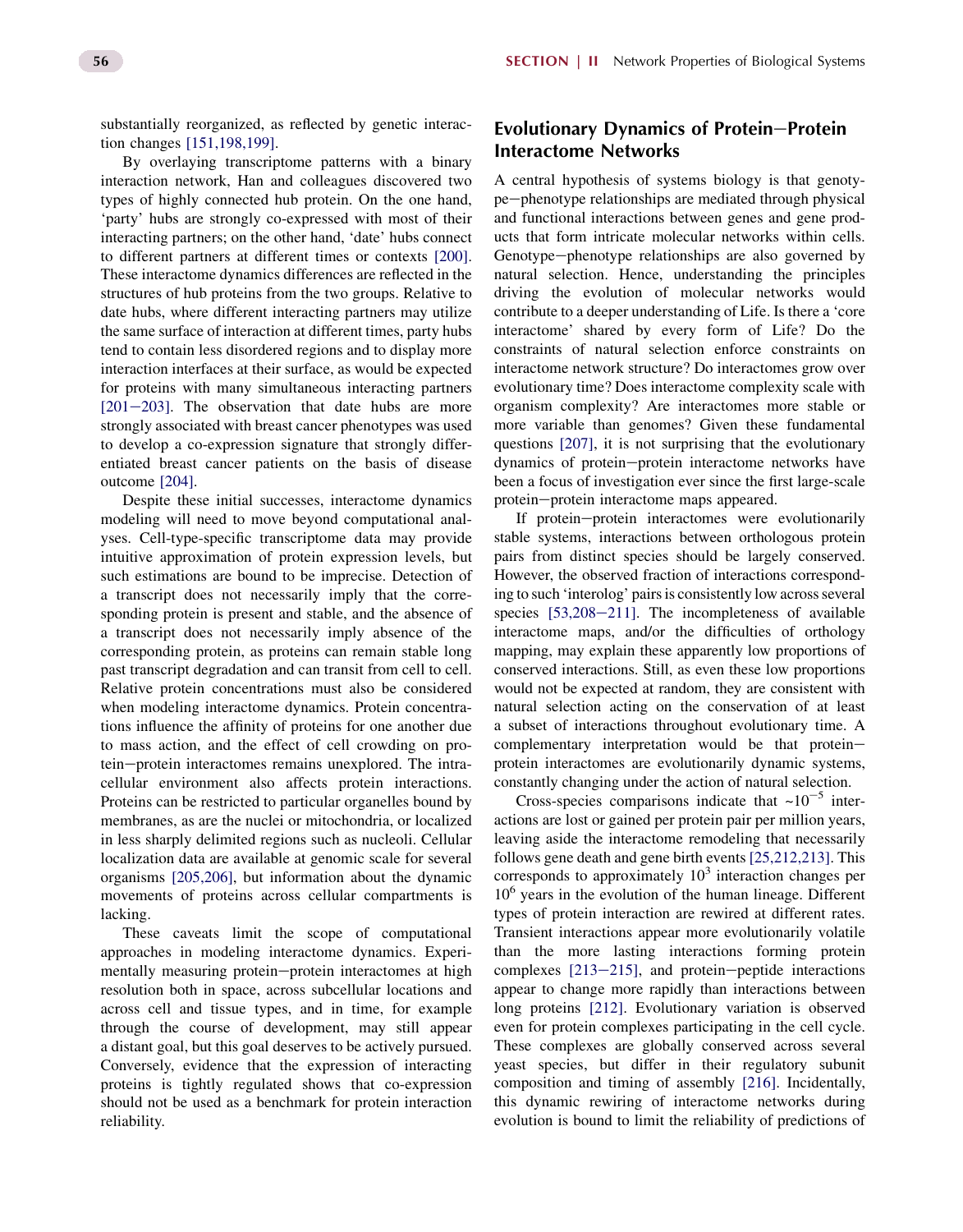protein interactions based on sequence similarity measures across species [\[217\]](#page-18-0).

Single amino acid changes can result in edgetic perturbations of protein-protein interactome networks [\[184\]](#page-17-0). Fixation of such sequence changes under selective constraints is expected to shape protein interaction interfaces. In agreement, the sequences of hub proteins appear under tighter constraints than the sequences of non-hub proteins, with intra-module hubs significantly more constrained than inter-module hubs [\[202,218,219\]](#page-18-0). The yeast protein Pbs2, which endogenously interacts specifically with a single yeast SH3 domain, is able to promiscuously interact with many non-yeast SH3 domains [\[220\].](#page-18-0) At an equivalent level of sequence similarity, protein interactions are more conserved within species, when considering paralogous protein pairs originating from duplication events, than across species when considering orthologous protein pairs [\[217\].](#page-18-0) It seems that tinkering with interaction interfaces and specificity causes protein interactions to coevolve dynamically within biological systems.

Immediately following gene duplication events, paralogous proteins are expected to have identical protein sequences and to share all of their interactors. Empirical observations have revealed that the fraction of interactors shared by paralogous proteins decreases over evolutionary time, likely reflecting the well-described functional divergence of retained paralogous proteins [\[221\]](#page-18-0). Such evolutionary dynamics may explain the origin of the scale-free degree distribution that protein-protein interactome networks invariably follow, via an evolutionary version of the 'rich-get-richer' principle [\[222,223\]](#page-18-0) (see Chapter 9). These evolutionary dynamics may also lead to an elevated clustering in protein-protein interactome networks if selfinteractions are taken into account, as their duplication enables the formation of novel complexes of paralogous proteins[\[224,225\]](#page-18-0) (see Chapter 9). The proteasome complex likely evolved from an ancestral homodimeric interaction through multiple successive duplication events [\[25,226\]](#page-13-0).

Attempts to estimate the interactome rewiring rate following duplication events have yielded conflicting results  $[212, 213, 221 - 223, 227 - 230]$  $[212, 213, 221 - 223, 227 - 230]$ . These contradictions may be reconciled by a model according to which rewiring does not occur at a constant rate, but rather in a rapid-thenslow fashion [\[55\].](#page-14-0) Similar rapid-then-slow dynamics characterize protein sequence divergence following duplication events, likely reflecting relaxed-then-tight selective constraints on the function of the duplicated proteins. Signatures of neo-functionalization, sub-functionalization and asymmetric edge-specific divergence have been observed in protein-protein interactome networks  $[219,231-233]$  $[219,231-233]$  $[219,231-233]$ . Edgetic rewiring of protein- protein interactome networks following duplication events thus appears associated with the Darwinian selection of the functions of the corresponding proteins.

How to reconcile the dynamic rewiring of protein-protein interactome networks with the existence of universal processes found within all forms of Life? Beyond the union of individual interactions, interactome networks exhibit higher-level organizational properties, such as signaling pathways, or other types of functional module. Several pathways and modules appear evolutionarily conserved, as measured by orthology-based network alignment algorithms [\[234,235\]](#page-18-0). Similarly, topology-based network alignment algorithms have revealed considerable similarities in the local wiring of cellular networks across evolutionarily distant organisms [\[236\]](#page-18-0). The global network topology of binary interactomes of organisms as diverse as humans, plants, worms and yeasts appear qualitatively similar, characterized by a scale-free distribution of degrees and smallworld structures [\[55\]](#page-14-0) (see Chapter 9). Likewise, the estimated ratio of interacting pairs among all possible protein pairs in these organisms, with genomes encoding anywhere from 6000 to 30 000 proteins, appears surprisingly stable, with  $5-10$  interactions per 10 000 protein pairs [\[55\].](#page-14-0) It is possible that these high-level systems properties are ultimately the object of evolutionary conservation and so unify all forms of Life.

In summary, natural selection seems to shape the dynamic evolution of protein-protein interactome networks. Regulatory interactome networks seem to evolve faster than protein-protein interactome networks [\[213,228\].](#page-18-0) More refined models of the evolution of biological systems, including population size effects and the concept of 'genotype networks', are being investigated [\[237\]](#page-18-0) (see chapter by A. Wagner). Life could be perceived as a system containing genotypes and phenotypes, with genotypes shaping phenotypes through the prism of interactomes, and phenotypes shaping genotypes through the feedback of evolution by natural selection.

#### CONCLUDING REMARKS

It is becoming increasingly clear that protein-protein interactome mapping and modeling will be key to understanding cellular systems and genotype-phenotype relationships. In this chapter we have described the stateof-the-art experimental and computational strategies currently used to detect and predict binary and co-complex protein interactions at proteome scale, and outlined the major achievements of the field so far. We covered the new concepts that will need to emerge, and the new technologies that will need to be developed, so that complete reference protein-protein interactome maps can materialize for several organisms in the near future. With such maps in hand, the principles governing interactome dynamics will be deciphered and causal paths between genotype and phenotype will be drawn.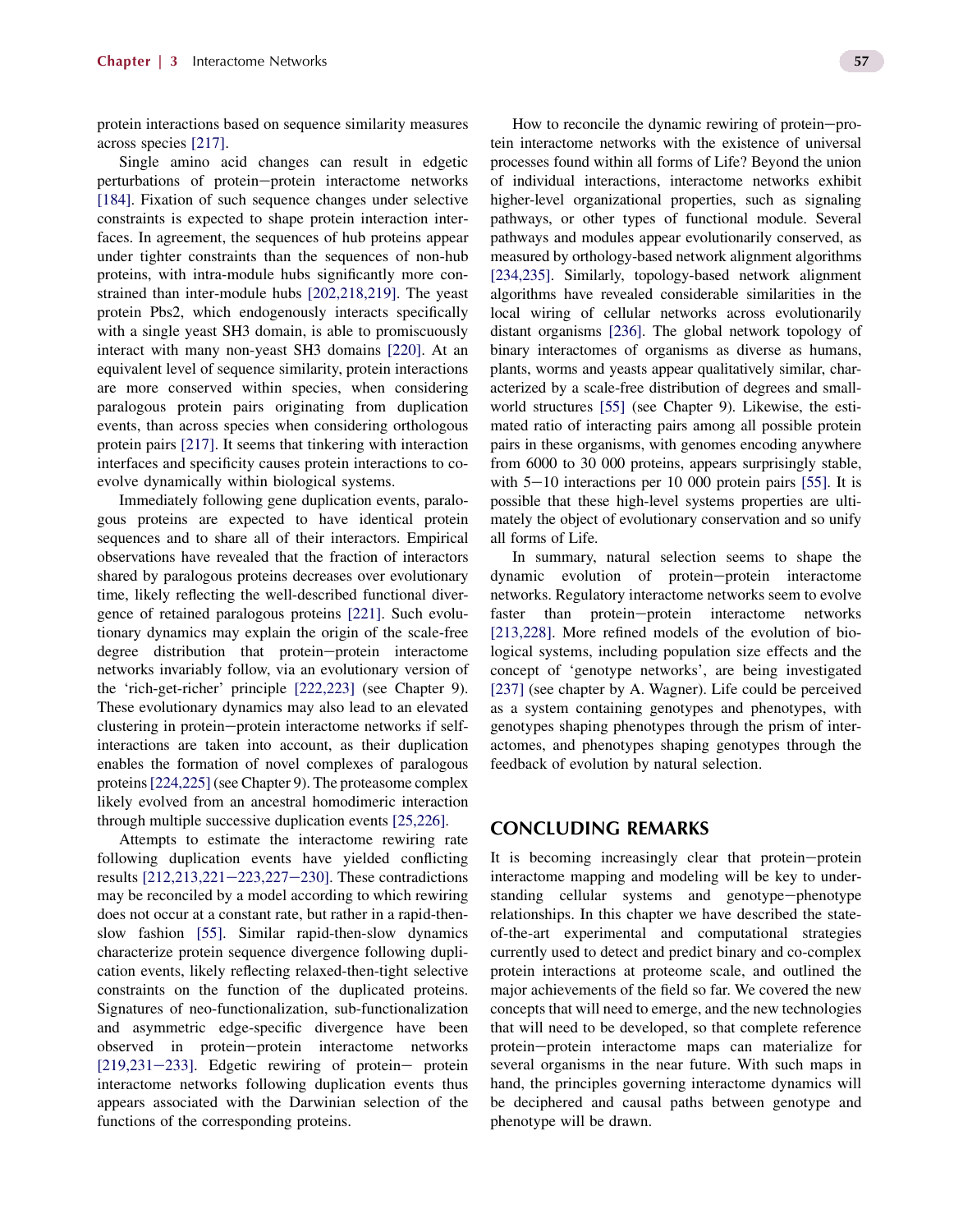<span id="page-13-0"></span>An additional layer of complexity lies in the number of protein isoforms resulting from alternative splicing of transcripts for each individual gene. Protein-protein interactome maps available so far have mostly disregarded isoforms, opting for a gene-centered approach for simplicity and because differentiating between protein isoforms is technically challenging. Isoforms of the same protein may exhibit distinct combinations of protein interaction interfaces, leading to distinct local interactome networks. It will therefore be crucial to differentiate isoforms in future interactome mapping and modeling. This will undoubtedly shed light on protein interactome dynamics, as isoform expression is expected to be highly regulated across different cell types and conditions.

Mechanistic understanding of biological systems will also require quantitative estimation of interaction strength. To this end, systematic measures of the affinity of proteins for each other, in binary as well as in higherorder interactions, would generate a tremendous impetus to mathematically model biological processes. It will also be essential to achieve the systematic integration of three-dimensional structural data, whether derived experimentally or by computational modeling [\[238,239\].](#page-18-0) Eventually, three-dimensional mapping of the sequence variations found in populations and their association with traits may allow the almost seamless reconstruction of genotype-phenotype relationships through edgetic modeling of protein-protein interactomes.

#### ACKNOWLEDGEMENTS

We thank past and current members of the Vidal Lab and the Center for Cancer Systems Biology (CCSB) for their help and constructive discussions over the course of developing our binary interaction mapping strategies, framework, and protocols. We thank Dr David E. Hill for insightful editing of this book chapter and Dr Robin Lee for providing an image of cells. This work was supported by National Human Genome Research Institute grants R01-HG001715 awarded to M.V. D.E.H, and F.P.R, P50-HG004233 awarded to M.V., R01- HG006061 to M.V., D.E.H. and M.E.C., RC4-HG006066 to M.V and D.E.H.; National Heart, Lung and Blood Institute grant U01-HL098166 (M.V. subcontract); National Institute of Environmental Health Sciences R01-ES015728 to M.V.; National Cancer Institute grant R33-CA132073 to M.V.; National Science Foundation PGRP grant DBI-0703905 to M.V. and D.E.H.; and by Institute Sponsored Research funds from the Dana-Farber Cancer Institute Strategic Initiative awarded to M.V. and CCSB. M.V. is a 'Chercheur Qualifie´ Honoraire' from the Fonds de la Recherche Scientifique (FRS-FNRS, French Community of Belgium).

#### REFERENCES

- [1] Nurse P. The great ideas of biology. Clin Med  $2003;3(6):560-8$ .
- [2] Vidal M. A unifying view of 21st century systems biology. FEBS Lett 2009;583(24):3891-4.
- [3] Delbrück M. Unités biologiques douées de continuité génétique. Paris: Editions du Centre National de la Recherche Scientifique;  $1949.33 - 35.$
- [4] Pardee AB, Yates RA. Control of pyrimidine biosynthesis in Escherichia coli by a feed-back mechanism. J Biol Chem 1956;221(2):757-70.
- [5] Umbarger HE. Evidence for a negative-feedback mechanism in the biosynthesis of isoleucine. Science 1956;123(3202): 848.
- [6] Novick A, Weiner M. Enzyme induction as an all-or-none phenomenon. Proc Natl Acad Sci U S A  $1957;43(7):553-66$ .
- [7] Monod J, Jacob F. Teleonomic mechanisms in cellular metabolism, growth, and differentiation. Cold Spring Harb Symp Quant Biol 1961;26:389-401.
- [8] Thomas R. Boolean formalization of genetic control circuits. J Theor Biol 1973;42(3):563-85.
- [9] Waddington CH. The Strategy of the Genes. London: George Allen & Unwin; 1957.
- [10] Kauffman SA. Metabolic stability and epigenesis in randomly constructed genetic nets. J Theor Biol  $1969;22(3):437-67$ .
- [11] Lander ES, Linton LM, et al. Initial sequencing and analysis of the human genome. Nature 2001;409(6822):860-921.
- [12] Pettersson E, Lundeberg J, et al. Generations of sequencing technologies. Genomics  $2009;93(2):105-11$ .
- [13] Schuster SC. Next-generation sequencing transforms today's biology. Nat Methods  $2008;5(1):16-8$ .
- [14] Venter JC, Adams MD, et al. The sequence of the human genome. Science 2001;291(5507):1304-51.
- [15] Beadle GW, Tatum EL. 'Genetic control of biochemical reactions in Neurospora. Proc Natl Acad Sci U S A 1941;27(11): 499-506.
- [16] Burga A, Casanueva MO, et al. Predicting mutation outcome from early stochastic variation in genetic interaction partners. Nature 2011;480(7376):250-3.
- [17] Horvitz HR, Sulston JE. Isolation and genetic characterization of cell-lineage mutants of the nematode Caenorhabditis elegans. Genetics 1980;96(2):435-54.
- [18] Giaever G, Chu AM, et al. Functional profiling of the Saccharomyces cerevisiae genome. Nature 2002;418(6896):387-91.
- [19] Begley TJ, Rosenbach AS, et al. Damage recovery pathways in Saccharomyces cerevisiae revealed by genomic phenotyping and interactome mapping. Mol Cancer Res 2002;1(2):  $103 - 12$ .
- [20] Cusick ME, Klitgord N, et al. Interactome: gateway into systems biology. Hum Mol Genet  $2005;14$ (Spec No. 2): $R171-81$ .
- [21] Huberts DH, van der Klei IJ. Moonlighting proteins: an intriguing mode of multitasking. Biochim Biophys Acta 2010;1803(4):  $520 - 5.$
- [22] Jeffery CJ. Moonlighting proteins. Trends Biochem. Sci  $1999;24(1):8-11.$
- [23] Milgram S. The small world problem. Psychol Today 1967;1(1):  $60 - 7$ .
- [24] Zhang LV, King OD, et al. Motifs, themes and thematic maps of an integrated Saccharomyces cerevisiae interaction network. J Biol 2005;4(2):6.
- [25] Levy ED, Pereira-Leal JB. Evolution and dynamics of protein interactions and networks. Curr Opin Struct Biol 2008;18(3):  $349 - 57$ .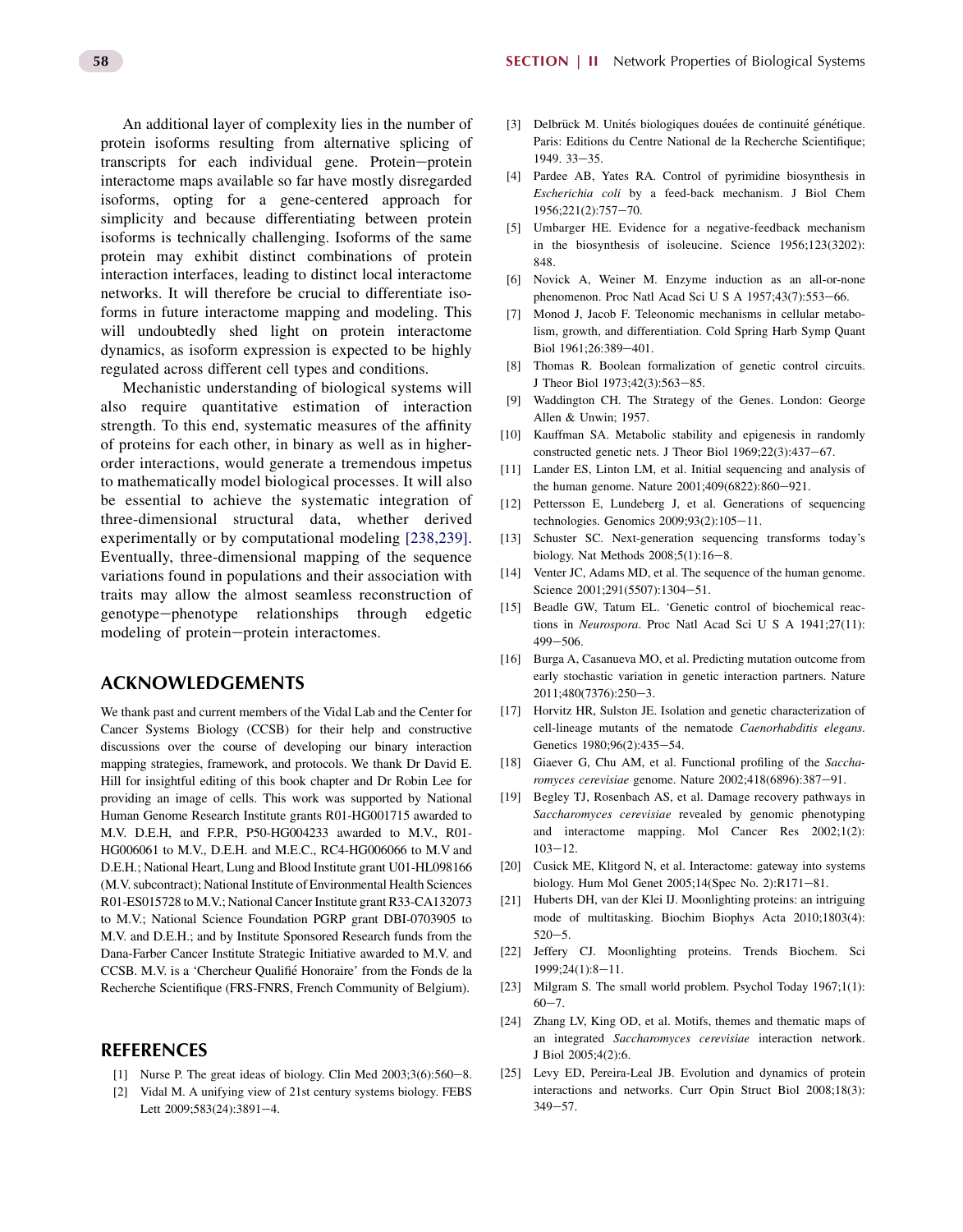- <span id="page-14-0"></span>[26] Kaushansky A, Allen JE, et al. Quantifying protein-protein interactions in high throughput using protein domain microarrays. Nat Protoc 2010;5(4):773-90.
- [27] Linding R, Jensen LJ, et al. Systematic discovery of in vivo phosphorylation networks. Cell  $2007;129(7):1415-26$ .
- [28] Ma'ayan A, Jenkins SL, et al. Formation of regulatory patterns during signal propagation in a mammalian cellular network. Science 2005;309(5737):1078-83.
- [29] Ptacek J, Devgan G, et al. Global analysis of protein phosphorylation in yeast. Nature 2005;438(7068):679-84.
- [30] Roberts PM. Mining literature for systems biology. Brief Bioinform 2006;7(4):399-406.
- [31] Marcotte E, Date S. Exploiting big biology: integrating largescale biological data for function inference. Brief Bioinform 2001;2(4):363-74.
- [32] Walhout AJ, Vidal M. Protein interaction maps for model organisms. Nat Rev Mol Cell Biol 2001;2(1):55-62.
- [33] Cusick ME, Yu H, et al. Literature-curated protein interaction datasets. Nat Methods  $2009;6(1):39-46$ .
- [34] Turinsky AL, Razick S, et al. Literature curation of protein interactions: measuring agreement across major public databases. Database 2010 (Oxford) 2010: baq026.
- [35] Turinsky AL, Razick S, et al. Interaction databases on the same page. Nat Biotechnol 2011;29(5):391-3.
- [36] Venkatesan K, Rual JF, et al. An empirical framework for binary interactome mapping. Nat Methods  $2009;6(1):83-90$ .
- [37] Edwards AM, Isserlin R, et al. Too many roads not taken. Nature 2011;470(7333):163-5.
- [38] Vousden KH, Lane DP. p53 in health and disease. Nat Rev Mol Cell Biol 2007;8(4):275-83.
- [39] Yu H, Braun P, et al. High-quality binary protein interaction map of the yeast interactome network. Science 2008;322(5898):  $104 - 10$ .
- [40] Bartel PL, Roecklein JA, et al. A protein linkage map of Escherichia coli bacteriophage T7. Nat Genet  $1996;12(1):72-7$ .
- [41] Finley Jr RL, Brent R. Interaction mating reveals binary and ternary connections between Drosophila cell cycle regulators. Proc Natl Acad Sci U S A 1994;91(26):12980-4.
- [42] Fromont-Racine M, Rain JC, et al. Toward a functional analysis of the yeast genome through exhaustive two-hybrid screens. Nat Genet 1997;16(3):277-82.
- [43] Vidal M. The reverse two-hybrid system. In: Fields S, Bartel P, editors. The yeast two-hybrid system. New York, NY: Oxford University Press; 1997. p. 109-47.
- [44] Vidal M, Brachmann RK, et al. Reverse two-hybrid and one-hybrid systems to detect dissociation of protein-protein and DNA-protein interactions. Proc Natl Acad Sci U S A 1996;93(19):10315-20.
- [45] Walhout AJ, Vidal M. A genetic strategy to eliminate self-activator baits prior to high-throughput yeast two-hybrid screens. Genome Res 1999;9(11):1128-34.
- [46] Ito T, Chiba T, et al. A comprehensive two-hybrid analysis to explore the yeast protein interactome. Proc Natl Acad Sci U S A 2001;98(8):4569-74.
- [47] Miller JP, Lo RS, et al. Large-scale identification of yeast integral membrane protein interactions. Proc Natl Acad Sci U S A 2005;  $102(34):12123-8.$
- [48] Tarassov K, Messier V, et al. An in vivo map of the yeast protein interactome. Science 2008;320(5882):1465-70.
- [49] Uetz P, Giot L, et al. A comprehensive analysis of protein-protein interactions in Saccharomyces cerevisiae. Nature 2000;403(6770):  $623 - 7.$
- [50] Li S, Armstrong CM, et al. A map of the interactome network of the metazoan *C. elegans*. Science  $2004;303(5657):540-3$ .
- [51] Reboul J, Vaglio P, et al. C. elegans ORFeome version 1.1: experimental verification of the genome annotation and resource for proteome-scale protein expression. Nat Genet 2003;34(1):35-41.
- [52] Simonis N, Rual JF, et al. Empirically controlled mapping of the Caenorhabditis elegans protein-protein interactome network. Nat Methods  $2009:6(1):47-54$ .
- [53] Walhout AJ, Sordella R, et al. Protein interaction mapping in C. elegans using proteins involved in vulval development. Science 2000:287(5450):116-22.
- [54] Giot L, Bader JS, et al. A protein interaction map of *Drosophila* melanogaster. Science 2003;302(5651):1727-36.
- [55] Arabidopsis interactome mapping consortium. Evidence for network evolution in an Arabidopsis interactome map. Science 2011;333(6042):601e7.
- [56] Lalonde S, Sero A, et al. A membrane protein/signaling protein interaction network for Arabidopsis version AMPv2. Front Physiol 2010;1:24.
- [57] Mukhtar MS, Carvunis AR, et al. Independently evolved virulence effectors converge onto hubs in a plant immune system network. Science 2011;333(6042):596-601.
- [58] Colland F, Jacq X, et al. Functional proteomics mapping of a human signaling pathway. Genome Res  $2004;14(7):1324-32$ .
- [59] Lim J, Hao T, et al. A protein-protein interaction network for human inherited ataxias and disorders of Purkinje cell degeneration. Cell  $2006;125(4):801-14$ .
- [60] Rual JF, Venkatesan K, et al. Towards a proteome-scale map of the human protein-protein interaction network. Nature 2005; 437(7062):1173-8.
- [61] Stelzl U, Worm U, et al. A human protein-protein interaction network: a resource for annotating the proteome. Cell 2005;  $122(6):957-68.$
- [62] Yu H, Tardivo L, et al. Next-generation sequencing to generate interactome datasets. Nat Methods  $2011;8(6):478-80$ .
- [63] Zhu H, Bilgin M, et al. Global analysis of protein activities using proteome chips. Science 2001;293(5537):2101-5.
- [64] Dreze M, Monachello D, et al. High-quality binary interactome mapping. Methods Enzymol 2010;470:281-315.
- [65] Fields S, Song O. A novel genetic system to detect protein-protein interactions. Nature 1989;340(6230):245-6.
- [66] Durfee T, Becherer K, et al. The retinoblastoma protein associates with the protein phosphatase type 1 catalytic subunit. Genes Dev 1993;7(4):555-69.
- [67] Gyuris J, Golemis E, et al. Cdi1, a human G1 and S phase protein phosphatase that associates with Cdk2. Cell 1993;75(4):791-803.
- [68] Vidal M, Braun P, et al. Genetic characterization of a mammalian protein-protein interaction domain by using a yeast reverse twohybrid system. Proc Natl Acad Sci U S A 1996;93(19):10321-6.
- [69] Walhout AJ, Vidal M. High-throughput yeast two-hybrid assays for large-scale protein interaction mapping. Methods 2001;24(3):  $297 - 306$ .
- [70] Armstrong CM, Li S, Vidal M. Modular scale yeast two-hybrid screening. In: Celis JE, editor. Cell biology: A laboratory handbook, 3rd ed. San Diego, CA: Academic Press; 2005. p. IV. 39. 1-9.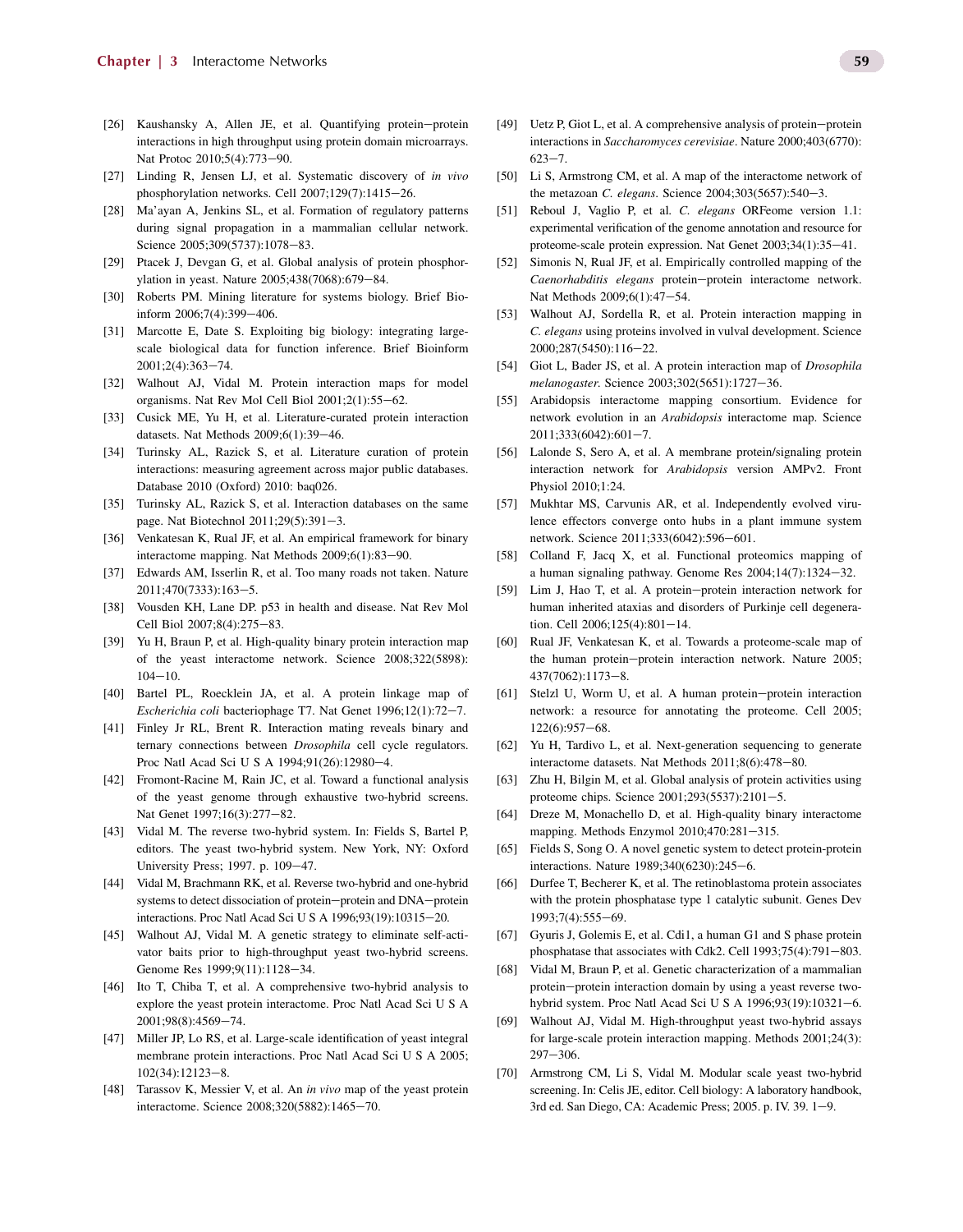- <span id="page-15-0"></span>[71] Walhout AJ, Boulton SJ, et al. Yeast two-hybrid systems and protein interaction mapping projects for yeast and worm. Yeast 2000;17(2):88-94.
- [72] Grove CA, De Masi F, et al. A multiparameter network reveals extensive divergence between C. elegans bHLH transcription factors. Cell 2009;138(2):314-27.
- [73] Lamesch P, Li N, et al. hORFeome v3.1: a resource of human open reading frames representing over 10,000 human genes. Genomics 2007;89(3):307-15.
- [74] Rual JF, Hirozane-Kishikawa T, et al. Human ORFeome version 1.1: a platform for reverse proteomics. Genome Res 2004;  $14(10B):2128-35.$
- [75] D'Haeseleer P, Church GM. Estimating and improving protein interaction error rates. Proc IEEE Comput Syst Bioinform Conf  $2004:216 - 23$ .
- [76] Grigoriev A. On the number of protein-protein interactions in the yeast proteome. Nucleic Acids Res 2003;31(14):4157-61.
- [77] Hart GT, Ramani AK, et al. How complete are current yeast and human protein-interaction networks? Genome Biol 2006; 7(11):120.
- [78] Huang H, Jedynak BM, et al. Where have all the interactions gone? Estimating the coverage of two-hybrid protein interaction maps. PLoS Comput Biol 2007;3(11):e214.
- [79] Reguly T, Breitkreutz A, et al. Comprehensive curation and analysis of global interaction networks in Saccharomyces cerevisiae. J Biol 2006;5(4):11.
- [80] Sambourg L, Thierry-Mieg N. New insights into protein-protein interaction data lead to increased estimates of the S. cerevisiae interactome size. BMC Bioinformatics 2010;11:605.
- [81] Sprinzak E, Sattath S, et al. How reliable are experimental proteinprotein interaction data? J Mol Biol  $2003;327(5):919-23$ .
- [82] Stumpf MP, Thorne T, et al. Estimating the size of the human interactome. Proc Natl Acad Sci U S A 2008;105(19):6959-64.
- [83] Worseck JM, Grossmann A, et al. A stringent yeast two-hybrid matrix screening approach for protein-protein interaction discovery. Methods Mol Biol 2012;812:63-87.
- [84] Braun P, Tasan M, et al. An experimentally derived confidence score for binary protein-protein interactions. Nat Methods 2009;  $6(1):91-7.$
- [85] Chen YC, Rajagopala SV, et al. Exhaustive benchmarking of the yeast two-hybrid system. Nat Methods  $2010;7(9):667-8$ .
- [86] Alberts B. The cell as a collection of protein machines: preparing the next generation of molecular biologists. Cell 1998;92(3):  $291 - 4.$
- [87] Gavin AC, Bosche M, et al. Functional organization of the yeast proteome by systematic analysis of protein complexes. Nature 2002;415(6868):141-7.
- [88] Kuriyan J, Eisenberg D. The origin of protein interactions and allostery in colocalization. Nature  $2007;450(7172):983-90$ .
- [89] Williamson JR. Cooperativity in macromolecular assembly. Nat Chem Biol 2008;4(8):458-65.
- [90] Fraser HB, Plotkin JB. Using protein complexes to predict phenotypic effects of gene mutation. Genome Biol 2007;8(11): R252.
- [91] Gavin AC, Aloy P, et al. Proteome survey reveals modularity of the yeast cell machinery. Nature  $2006;440(7084):631-6$ .
- [92] Ideker T, Sharan R. Protein networks in disease. Genome Res 2008;18(4):644-52.
- [93] Lage K, Karlberg EO, et al. A human phenome-interactome network of protein complexes implicated in genetic disorders. Nat Biotechnol 2007;25(3):309-16.
- [94] Wang PI, Marcotte EM. It's the machine that matters: predicting gene function and phenotype from protein networks. J Proteomics  $2010:73(11):2277-89.$
- [95] Beck M, Schmidt A, et al. The quantitative proteome of a human cell line. Mol Syst Biol 2011;7:549.
- [96] Ghaemmaghami S, Huh WK, et al. Global analysis of protein expression in yeast. Nature  $2003;425(6959):737-41$ .
- [97] Aebersold R, Mann M. Mass spectrometry-based proteomics. Nature 2003;422(6928):198-207.
- [98] Gingras AC, Gstaiger M, et al. Analysis of protein complexes using mass spectrometry. Nat Rev Mol Cell Biol 2007;8(8):  $645 - 54.$
- [99] Kocher T, Superti-Furga G. Mass spectrometry-based functional proteomics: from molecular machines to protein networks. Nat Methods 2007;4(10):807-15.
- [100] Puig O, Caspary F, et al. The tandem affinity purification (TAP) method: a general procedure of protein complex purification. Methods 2001;24(3):218-29.
- [101] Burckstummer T, Bennett KL, et al. An efficient tandem affinity purification procedure for interaction proteomics in mammalian cells. Nat Methods 2006;3(12):1013-9.
- [102] de Boer E, Rodriguez P, et al. Efficient biotinylation and singlestep purification of tagged transcription factors in mammalian cells and transgenic mice. Proc Natl Acad Sci U S A 2003;  $100(13):7480-5.$
- [103] Glatter T, Wepf A, et al. An integrated workflow for charting the human interaction proteome: insights into the PP2A system. Mol Syst Biol 2009;5:237.
- [104] Ho Y, Gruhler A, et al. Systematic identification of protein complexes in Saccharomyces cerevisiae by mass spectrometry. Nature 2002;415(6868):180-3.
- [105] Poser I, Sarov M, et al. BAC TransgeneOmics: a high-throughput method for exploration of protein function in mammals. Nat Methods 2008;5(5):409-15.
- [106] Rigaut G, Shevchenko A, et al. A generic protein purification method for protein complex characterization and proteome exploration. Nat Biotechnol  $1999;17(10):1030-2$ .
- [107] Guruharsha KG, Rual JF, et al. A protein complex network of Drosophila melanogaster. Cell 2011;147(3):690-703.
- [108] Bader GD, Hogue CW. An automated method for finding molecular complexes in large protein interaction networks. BMC Bioinformatics 2003;4:2.
- [109] Choi H, Larsen B, et al. SAINT: probabilistic scoring of affinity purification-mass spectrometry data. Nat Methods 2011;8(1):  $70 - 3$ .
- [110] Hart GT, Lee I, et al. A high-accuracy consensus map of yeast protein complexes reveals modular nature of gene essentiality. BMC Bioinformatics 2007;8:236.
- [111] Hu P, Janga SC, et al. Global functional atlas of *Escherichia coli* encompassing previously uncharacterized proteins. PLoS Biol 2009;7(4):e1000096.
- [112] Kuhner S, van Noort V, et al. Proteome organization in a genomereduced bacterium. Science 2009;326(5957):1235-40.
- [113] Behrends C, Sowa ME, et al. Network organization of the human autophagy system. Nature  $2010;466(7302):68-76$ .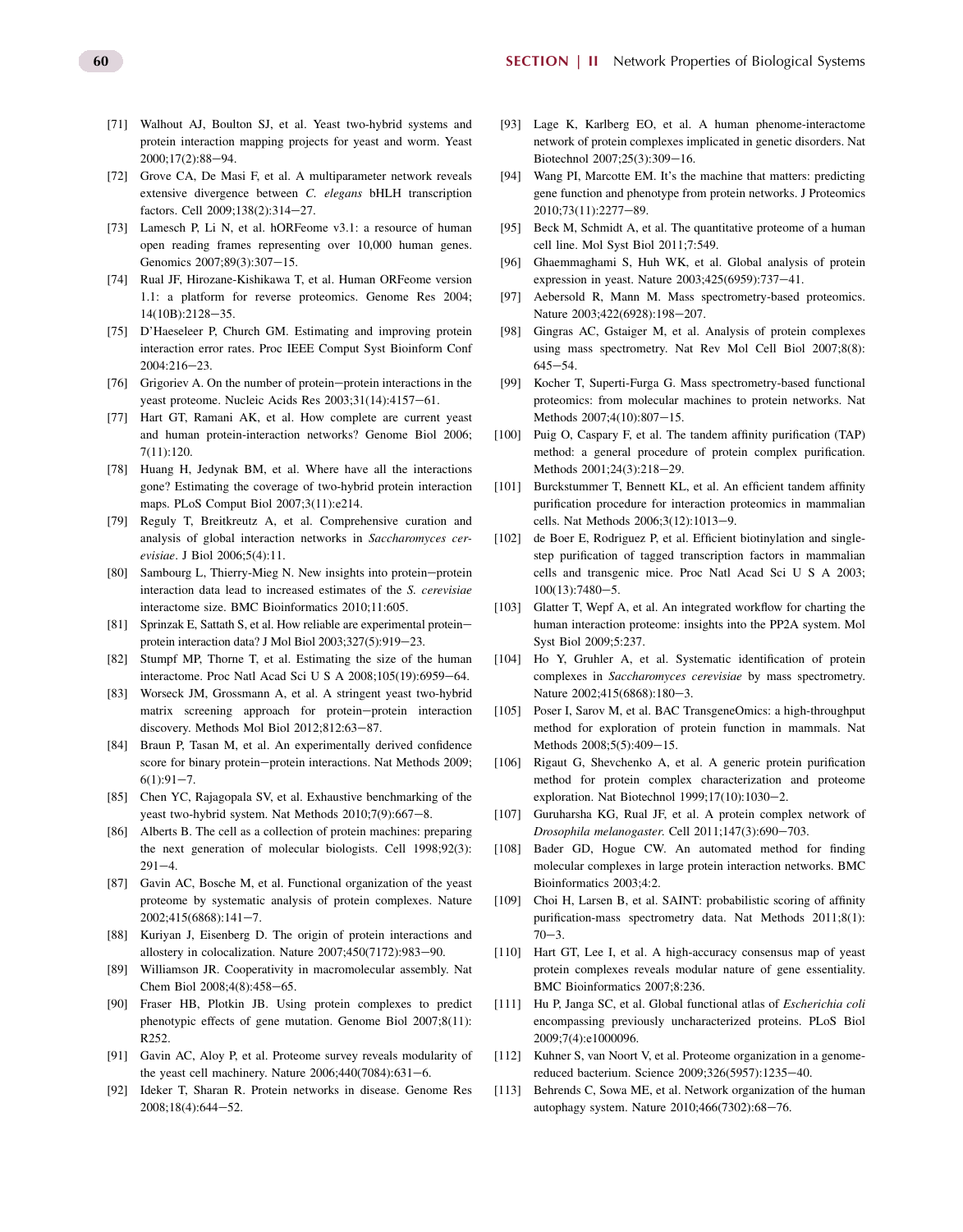- <span id="page-16-0"></span>[114] Bouwmeester T, Bauch A, et al. A physical and functional map of the human TNF-alpha/NF-kappa B signal transduction pathway. Nat Cell Biol 2004;6(2):97-105.
- [115] Brehme M, Hantschel O, et al. Charting the molecular network of the drug target Bcr-Abl. Proc Natl Acad Sci U S A 2009;106(18):  $7414 - 9$
- [116] Ewing RM, Chu P, et al. Large-scale mapping of human proteinprotein interactions by mass spectrometry. Mol Syst Biol 2007;3:89.
- [117] Sowa ME, Bennett EJ, et al. Defining the human deubiquitinating enzyme interaction landscape. Cell 2009;138(2):  $389 - 403$ .
- [118] Vermeulen M, Eberl HC, et al. Quantitative interaction proteomics and genome-wide profiling of epigenetic histone marks and their readers. Cell 2010;142(6):967-80.
- [119] Orchard S, Kerrien S, et al. Protein interaction data curation: the International Molecular Exchange (IMEx) consortium. Nat Methods 2012;9(4):345-50.
- [120] Aloy P, Bottcher B, et al. 'Structure-based assembly of protein complexes in yeast. Science 2004;303(5666):2026-9.
- [121] Bork P, Jensen LJ, et al. Protein interaction networks from yeast to human. Curr Opin Struct Biol 2004;14(3):292-9.
- [122] de Lichtenberg U, Jensen LJ, et al. Dynamic complex formation during the yeast cell cycle. Science 2005;307(5710):  $724 - 7.$
- [123] Schadt EE, Sachs A, et al. Embracing complexity, inching closer to reality. Sci STKE 2005;295:e40.
- [124] Moody J. Race, school integration, and friendship segregation in America. Am J Sociol 2001;107(3):679-716.
- [125] Vidal M. A biological atlas of functional maps. Cell 2001;104(3):  $333 - 9$ .
- [126] Vidal M. Interactome modeling. FEBS Lett  $2005;579(8):1834-8$ .
- [127] Bader JS, Chaudhuri A, et al. Gaining confidence in highthroughput protein interaction networks. Nat Biotechnol 2004;22(1):78-85.
- [128] Jansen R, Yu H, et al. A Bayesian networks approach for predicting protein-protein interactions from genomic data. Science 2003;302(5644):449-53.
- [129] Jansen R, Greenbaum D, et al. Relating whole-genome expression data with protein-protein interactions. Genome Res 2002;12(1):  $37 - 46$ .
- [130] Qi Y, Klein-Seetharaman J, et al. Random forest similarity for protein-protein interaction prediction from multiple sources. Pac Symp Biocomput 2005:531-42.
- [131] Wong SL, Zhang LV, et al. Combining biological networks to predict genetic interactions. Proc Natl Acad Sci U S A 2004; 101(44):15682-7.
- [132] Yan H, Venkatesan K, et al. A genome-wide gene function prediction resource for Drosophila melanogaster. PLoS ONE 2010;5(8):e12139.
- [133] Zhang LV, Wong SL, et al. Predicting co-complexed protein pairs using genomic and proteomic data integration. BMC Bioinformatics 2004;5:38.
- [134] Asthana S, King OD, et al. Predicting protein complex membership using probabilistic network reliability. Genome Res 2004;  $14(6):1170-5.$
- [135] Milo R, Shen-Orr S, et al. Network motifs: simple building blocks of complex networks. Science 2002;298(5594):824-7.
- [136] Shen-Orr SS, Milo R, et al. Network motifs in the transcriptional regulation network of Escherichia coli. Nat Genet 2002;31(1):  $64 - 8.$
- [137] Albert I, Albert R. Conserved network motifs allow proteinprotein interaction prediction. Bioinformatics 2004;20(18):  $3346 - 52$ .
- [138] Goldberg DS, Roth FP. Assessing experimentally derived interactions in a small world. Proc Natl Acad Sci U S A 2003;100(8):  $4372 - 6$ .
- [139] King OD. Comment on 'Subgraphs in random networks'. Phys Rev E Stat Nonlin Soft Matter Phys 2004;70(5 Pt 2):058101.
- [140] Li W, Liu Y, et al. Dynamical systems for discovering protein complexes and functional modules from biological networks. IEEE/ACM Trans Comput Biol Bioinform 2007;4(2):233-50.
- [141] Rives AW, Galitski T. Modular organization of cellular networks. Proc Natl Acad Sci U S A 2003;100(3):1128-33.
- [142] Spirin V, Mirny LA. Protein complexes and functional modules in molecular networks. Proc Natl Acad Sci U S A 2003;100(21):  $12123 - 8.$
- [143] Boulton SJ, Gartner A, et al. Combined functional genomic maps of the C. elegans DNA damage response. Science 2002;295(5552):  $127 - 31$ .
- [144] Dezso Z, Oltvai ZN, et al. Bioinformatics analysis of experimentally determined protein complexes in the yeast Saccharomyces cerevisiae. Genome Res 2003;13(11):2450-4.
- [145] Ge H, Walhout AJ, et al. Integrating 'omic' information: a bridge between genomics and systems biology. Trends Genet 2003;  $19(10):551-60.$
- [146] Gunsalus KC, Ge H, et al. Predictive models of molecular machines involved in Caenorhabditis elegans early embryogenesis. Nature 2005;436(7052):861-5.
- [147] Walhout AJ, Reboul J, et al. Integrating interactome, phenome, and transcriptome mapping data for the C. elegans germline. Curr Biol 2002;12(22):1952-8.
- [148] Costanzo M, Baryshnikova A, et al. The genetic landscape of a cell. Science 2010;327(5964):425-31.
- [149] Piano F, Schetter AJ, et al. Gene clustering based on RNAi phenotypes of ovary-enriched genes in C. elegans. Curr Biol 2002;12(22):1959-64.
- [150] Tong AH, Lesage G, et al. Global mapping of the yeast genetic interaction network. Science  $2004;303(5659):808-13$ .
- [151] Bandyopadhyay S, Kelley R, et al. 'Functional maps of protein complexes from quantitative genetic interaction data. PLoS Comput Biol 2008;4(4):e1000065.
- [152] Vojtek AB, Hollenberg SM, et al. Mammalian Ras interacts directly with the serine/threonine kinase Raf. Cell  $1993;74(1):205-14$ .
- [153] Karaoz U, Murali TM, et al. Whole-genome annotation by using evidence integration in functional-linkage networks. Proc Natl Acad Sci U S A 2004;101(9):2888-93.
- [154] Lee I, Date SV, et al. A probabilistic functional network of yeast genes. Science 2004;306(5701):1555-8.
- [155] Letovsky S, Kasif S. Predicting protein function from protein/ protein interaction data: a probabilistic approach. Bioinformatics 2003;19(Suppl. 1):i197-204.
- [156] Oliver S. Guilt-by-association goes global. Nature 2000;  $403(6770):601-3.$
- [157] Schwikowski B, Uetz P, et al. A network of protein-protein interactions in yeast. Nat Biotechnol  $2000;18(12):1257-61$ .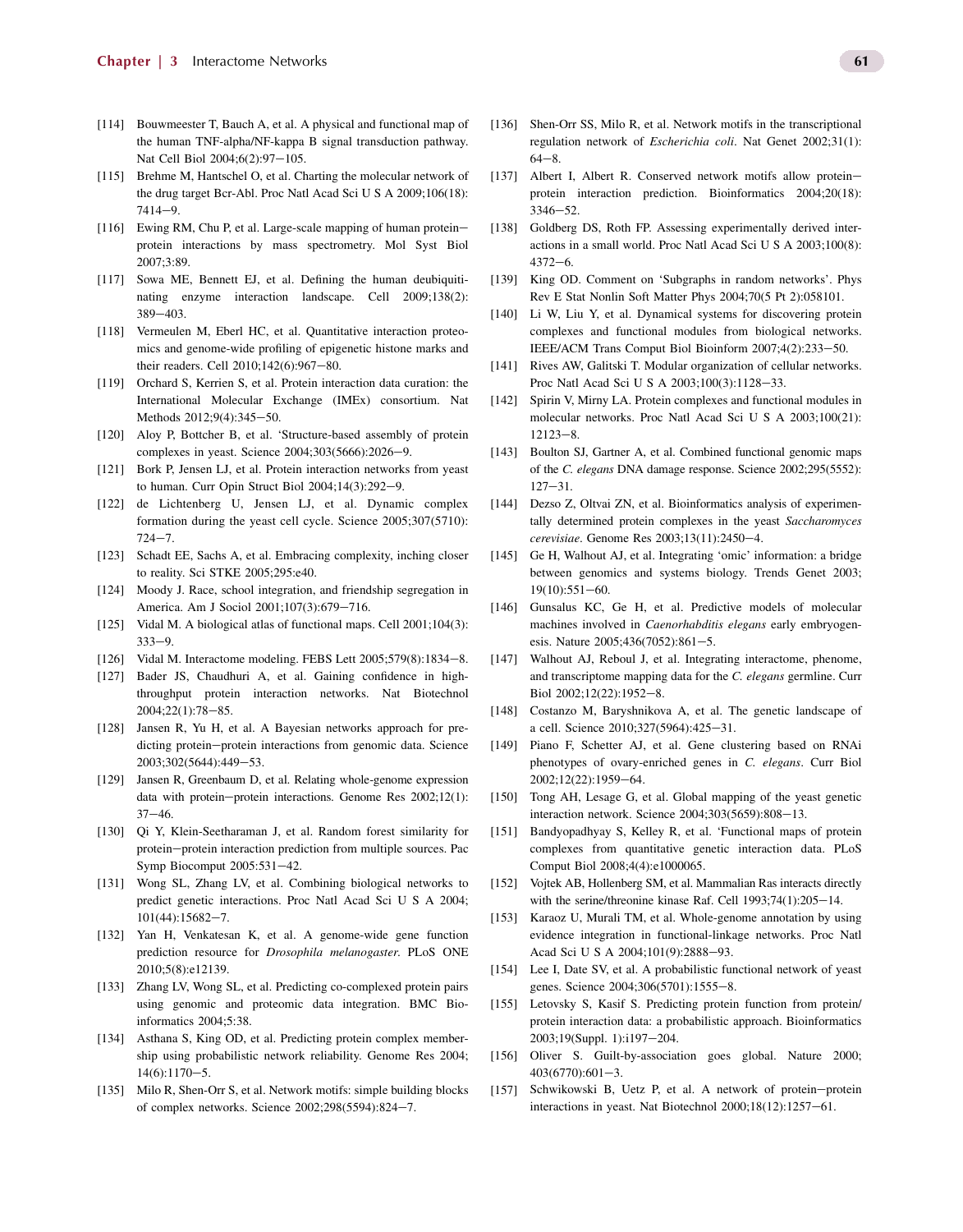- <span id="page-17-0"></span>[158] Tian W, Zhang LV, et al. Combining guilt-by-association and guilt-by-profiling to predict Saccharomyces cerevisiae gene function. Genome Biol 2008;9(Suppl. 1):S7.
- [159] Pena-Castillo L, Tasan M, et al. A critical assessment of Mus musculus gene function prediction using integrated genomic evidence. Genome Biol 2008;9(Suppl. 1):S2.
- [160] Barabasi AL, Oltvai ZN. Network biology: understanding the cell's functional organization. Nat Rev Genet  $2004;5(2):101-13$ .
- [161] Bader GD, Hogue CW. Analyzing yeast protein-protein interaction data obtained from different sources. Nat Biotechnol  $2002;20(10):991-7.$
- [162] Bar-Joseph Z, Gerber GK, et al. Computational discovery of gene modules and regulatory networks. Nat Biotechnol 2003;  $21(11):1337-42.$
- [163] Ihmels J, Friedlander G, et al. Revealing modular organization in the yeast transcriptional network. Nat Genet 2002;31(4):  $370 - 7$ .
- [164] Stuart JM, Segal E, et al. A gene-coexpression network for global discovery of conserved genetic modules. Science 2003; 302(5643):249-55.
- [165] Tornow S, Mewes HW. Functional modules by relating protein interaction networks and gene expression. Nucleic Acids Res 2003;31(21):6283-9.
- [166] Lim J, Crespo-Barreto J, et al. Opposing effects of polyglutamine expansion on native protein complexes contribute to SCA1. Nature 2008;452(7188):713-8.
- [167] Aerts S, Lambrechts D, et al. Gene prioritization through genomic data fusion. Nat Biotechnol  $2006;24(5):537-44$ .
- [168] Franke L, van Bakel H, et al. Reconstruction of a functional human gene network, with an application for prioritizing positional candidate genes. Am J Hum Genet 2006;78(6):  $1011 - 25$ .
- [169] George RA, Liu JY, et al. Analysis of protein sequence and interaction data for candidate disease gene prediction. Nucleic Acids Res 2006;34(19):e130.
- [170] Oti M, Snel B, et al. Predicting disease genes using proteinprotein interactions. J Med Genet  $2006;43(8):691-8$ .
- [171] Tiffin N, Adie E, et al. Computational disease gene identification: a concert of methods prioritizes type 2 diabetes and obesity candidate genes. Nucleic Acids Res 2006;34(10):  $3067 - 81$ .
- [172] Lee I, Blom UM, et al. Prioritizing candidate disease genes by network-based boosting of genome-wide association data. Genome Res 2011;21(7):1109-21.
- [173] Tasan M, Drabkin HJ, et al. A resource of quantitative functional annotation for Homo sapiens genes. G3 (Bethesda) 2012;2(2):  $223 - 33$ .
- [174] Raychaudhuri S, Plenge RM, et al. Identifying relationships among genomic disease regions: predicting genes at pathogenic SNP associations and rare deletions. PLoS Genet 2009;5(6):e1000534.
- [175] Albert R, Jeong H, et al. Error and attack tolerance of complex networks. Nature 2000;406(6794):378-82.
- [176] Jeong H, Mason SP, et al. Lethality and centrality in protein networks. Nature 2001;411(6833):41-2.
- [177] Zotenko E, Mestre J, et al. Why do hubs in the yeast protein interaction network tend to be essential: reexamining the connection between the network topology and essentiality. PLoS Comput Biol 2008;4(8):e1000140.
- [178] Goh KI, Cusick ME, et al. The human disease network. Proc Natl Acad Sci U S A 2007;104(21):8685-90.
- [179] D'Andrea AD. Susceptibility pathways in Fanconi's anemia and breast cancer. N Engl J Med 2010;362(20):1909-19.
- [180] Wang W. Emergence of a DNA-damage response network consisting of Fanconi anaemia and BRCA proteins. Nat Rev Genet  $2007:8(10):735-48.$
- [181] Camargo LM, Collura V, et al. Disrupted in Schizophrenia 1 interactome: evidence for the close connectivity of risk genes and a potential synaptic basis for schizophrenia. Mol Psychiatry  $2007:12(1):74-86$ .
- [182] Kaltenbach LS, Romero E, et al. Huntingtin interacting proteins are genetic modifiers of neurodegeneration. PLoS Genet 2007;3(5):e82.
- [183] Sakai Y, Shaw CA, et al. Protein interactome reveals converging molecular pathways among autism disorders. Sci Transl Med 2011;3(86). 86ra49.
- [184] Zhong Q, Simonis N, et al. Edgetic perturbation models of human inherited disorders. Mol Syst Biol 2009;5:321.
- [185] Dreze M, Charloteaux B, et al. 'Edgetic' perturbation of a  $C. elegans$  BCL2 ortholog. Nat Methods  $2009;6(11):843-9$ .
- [186] Griffiths A, Miller J, et al. An Introduction to Genetic Analysis. New York, W. H. Freeman; 2000.
- [187] Charloteaux B, Zhong Q, et al. Protein-protein interactions and networks: forward and reverse edgetics. Methods Mol Biol 2011:759:197-213.
- [188] Endoh H, Walhout AJ, et al. A green fluorescent protein-based reverse two-hybrid system: application to the characterization of large numbers of potential protein-protein interactions. Methods Enzymol 2000;328:74-88.
- [189] Milo R, Itzkovitz S, et al. Superfamilies of evolved and designed networks. Science 2004;303(5663):1538-42.
- [190] Hanein D, Matlack KE, et al. Oligomeric rings of the Sec61p complex induced by ligands required for protein translocation. Cell 1996;87(4):721-32.
- [191] Geissler S, Siegers K, et al. A novel protein complex promoting formation of functional alpha- and gamma-tubulin. EMBO J 1998;17(4):952-66.
- [192] Choudhary C, Mann M. Decoding signalling networks by mass spectrometry-based proteomics. Nat Rev Mol Cell Biol 2010;  $11(6):427-39.$
- [193] Bisson N, James DA, et al. Selected reaction monitoring mass spectrometry reveals the dynamics of signaling through the GRB2 adaptor. Nat Biotechnol 2011;29(7):653-8.
- [194] Barrios-Rodiles M, Brown KR, et al. High-throughput mapping of a dynamic signaling network in mammalian cells. Science 2005;307(5715):1621e5.
- [195] Ge H, Liu Z, et al. Correlation between transcriptome and interactome mapping data from Saccharomyces cerevisiae. Nat Genet 2001;29(4):482-6.
- [196] Simonis N, Gonze D, et al. Modularity of the transcriptional response of protein complexes in yeast. J Mol Biol 2006;363(2): 589-610.
- [197] Simonis N, van Helden J, et al. Transcriptional regulation of protein complexes in yeast. Genome Biol 2004;5(5):R33.
- [198] Hannum G, Srivas R, et al. Genome-wide association data reveal a global map of genetic interactions among protein complexes. PLoS Genet 2009;5(12):e1000782.